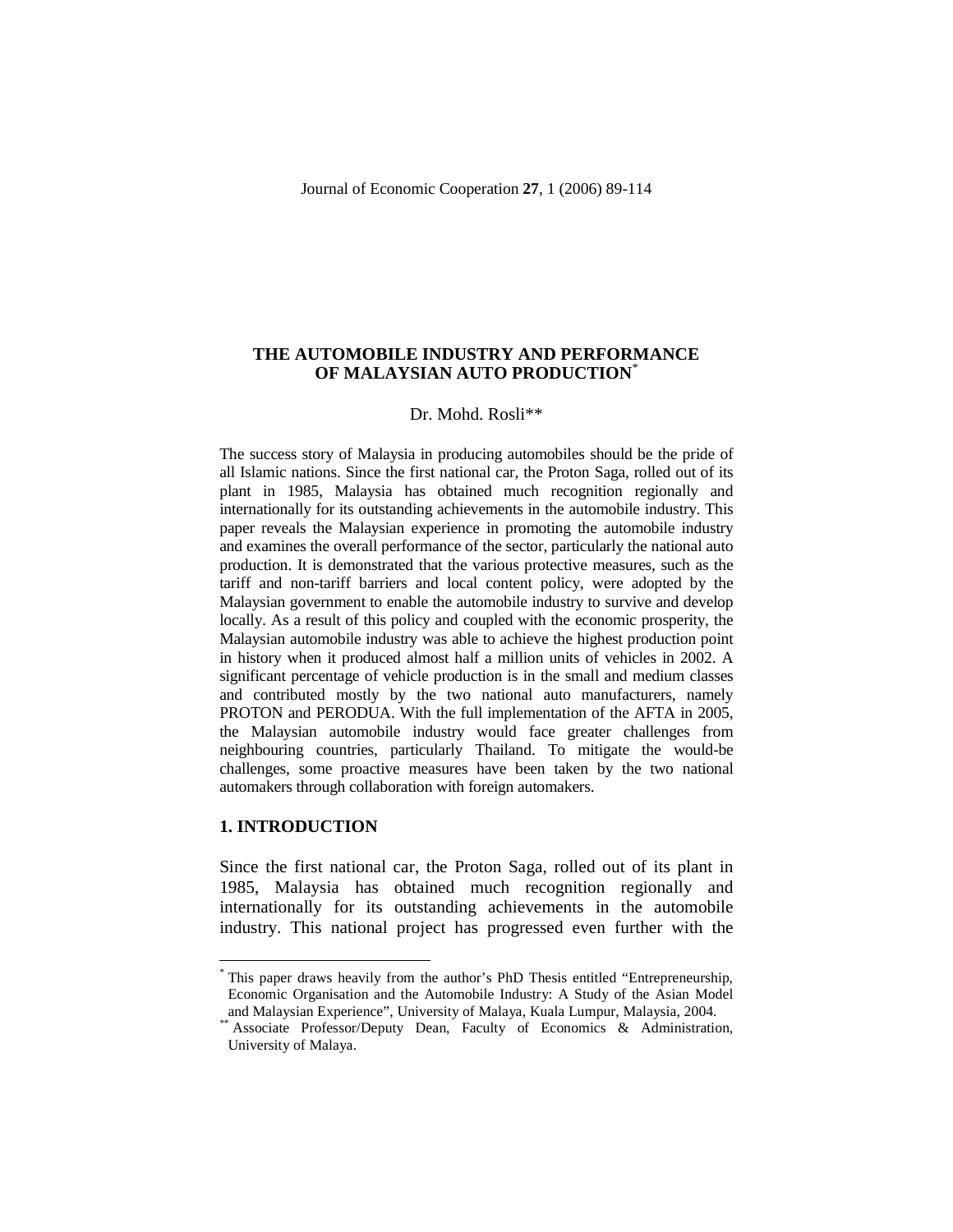acquisition of the United Kingdom's prominent automaker (Lotus International) in 1996 and the recent introduction of a new engine, the Campro. This engine was developed by the first national automaker, namely Perusahaan Otomobil Nasional Sdn. Bhd (PROTON) in collaboration with its affiliate, the Lotus International (United Kingdom). Various car models have been produced by PROTON to include the Proton Saga, Wira, Waja, Perdana, Arena and, most recently, the Gen-2. Proton cars have captured local markets for medium-car class and made its presence felt even in certain developed countries. Recently, the Gen-2 and Wira scored 7 and 13 points respectively in the rating undertaken by a consultant employed by insurance companies in the United Kingdom (U.K). It was reported that the Arena (known as the Jumbuck in the U.K) controls 70-80 per cent share of the light commercial vehicles in the U.K. (New Straits Times, 22 July 2004). In the latest development, the newlyenhanced Waja is the only car in its class earning a 4.5-star rating (out of a maximum of 5) from the Australian Government's Greenhouse office for being the most economical and greenest sedan in Australia (see New Straits Times, 3 November 2004).

Such favourable achievements of the Malaysian automobile industry would invite questions among interested parties worldwide: what secret has this Muslim-dominated country adopted to enable itself to change from a loyal importer of automobiles prior to 1985 to a significant producer in the later period? And how is the overall performance of the country's automobile industry? This paper reveals the Malaysian experience in promoting the automobile industry and examines the overall performance of the sector, particularly the national auto production.

## **2. THE IMPORTANCE OF THE AUTOMOBILE INDUSTRY**

The continuous fascination with the automobile industry and its significant impact on the socio-economic life of mankind are illustrated in many studies (see for example Ueno and Muto, 1980; Mutoh, 1988; Smitka, 1991; Law, 1991; Wells and Rawlinson, 1994). Of significance is its impact on economic development, industrial organisations, technologies, managerial practices and the standard of living of producing countries. Lately, as a major contributor to environmental degradation worldwide, it has attracted even greater attention from the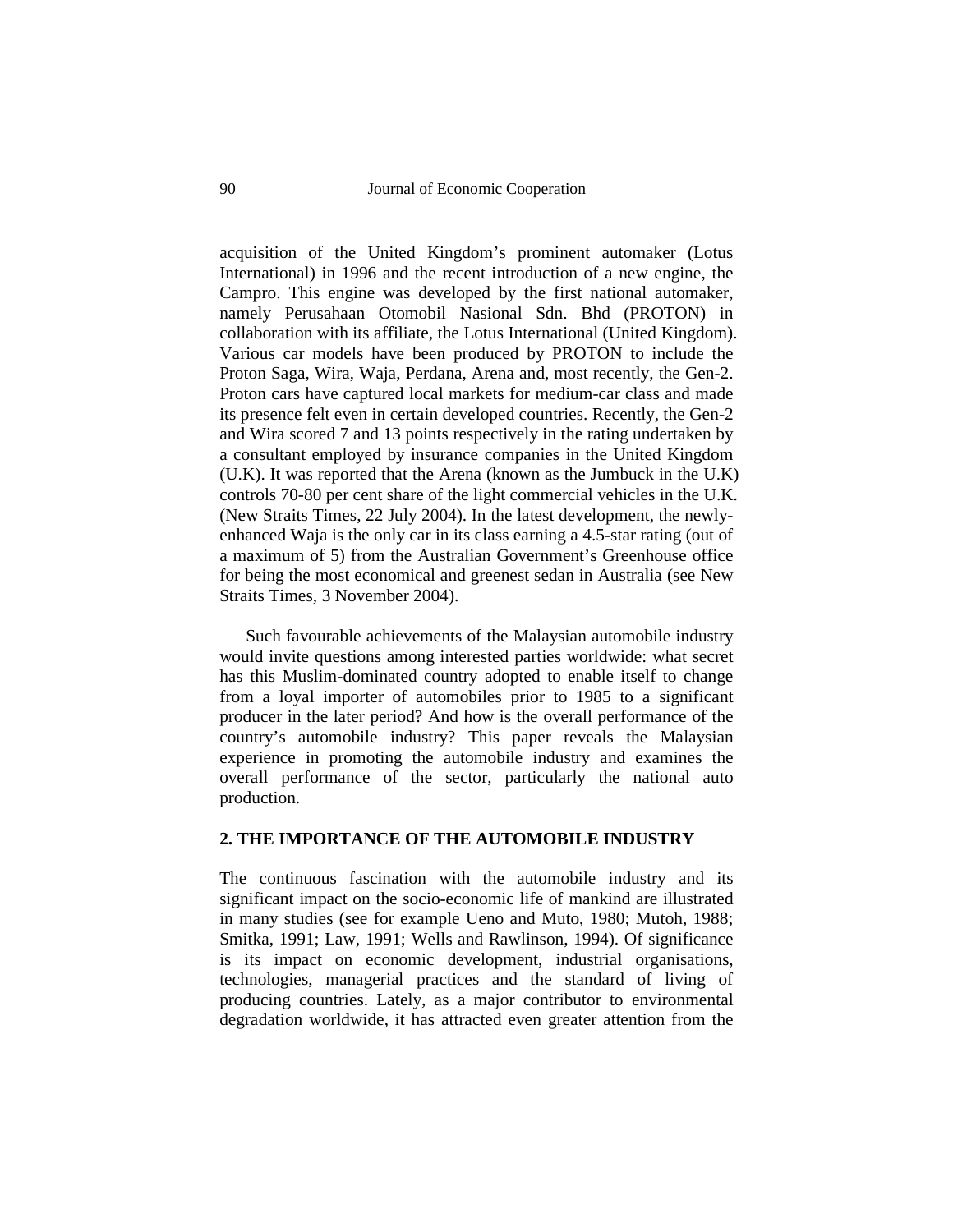community. Due to its prominence, the automobile industry is often viewed as the representative of modern industry (Law, 1991).

The automobile industry is considered the single largest manufacturing sector in the world (Turnbull *et al.,* 1992). More than 10 per cent of the Japanese and American output and employment are derived from this industry (Smitka, 1991). Its shares in the Japanese manufacturing value added, employment and exports in 1980 were 7.4 per cent, 6.2 per cent and 17.9 per cent respectively (Mutoh, 1988). In 1988, the output value and total number of employment of the industry of the European Union's 12 member countries were about ECU80 billion and 1 million workers respectively. The top five producing countries, in order, were Germany, France, Italy, Spain and the United Kingdom (Sadler, 1994). The automobile production of these 12 countries as a whole accounted for 10 per cent of the total manufacturing output; in Germany alone, the sector contributed about 20 per cent to its Gross Domestic Product (GDP). Its contribution to the region's trade surplus amounted to ECU22 billion in 1991 (Wells and Rawlinson, 1994).

The automobile industry is income-elastic where the automobile stock is expected to augment faster than the increase in income level. The income elasticity of the automobile stock was 1.31 and 1.03 in eight advanced countries and less-advanced countries respectively (Ueno and Muto, 1980). World demand elasticity for automobile exports is also high leading to the increase in the industrial productivity (Mutoh, 1988). More importantly, it links directly or indirectly to a wide range of other sectors from primary to secondary and services sectors. It also links many types of producing firms, from material producers to intermediate and capital manufacturers and final assemblers.

Efforts to develop the automobile industry would have significant impact on resource-based industries, such as iron and steel, chemical, nonferrous metal, rubber and plastic-related industries as well as petroleum-based industries; and on non-resource-based industries, namely electrical and electronics-related parts. In the tertiary sector, it provides service-related activities, such as stamping, repairing, designing and engineering, banking, shipping, storing, insurance and distributing and marketing channels. Of significance, the automobile industry requires a set of production systems linking a wide range of industrial organisations and technologies with great variations in size and sophistication (see Mohd. Rosli, 2004).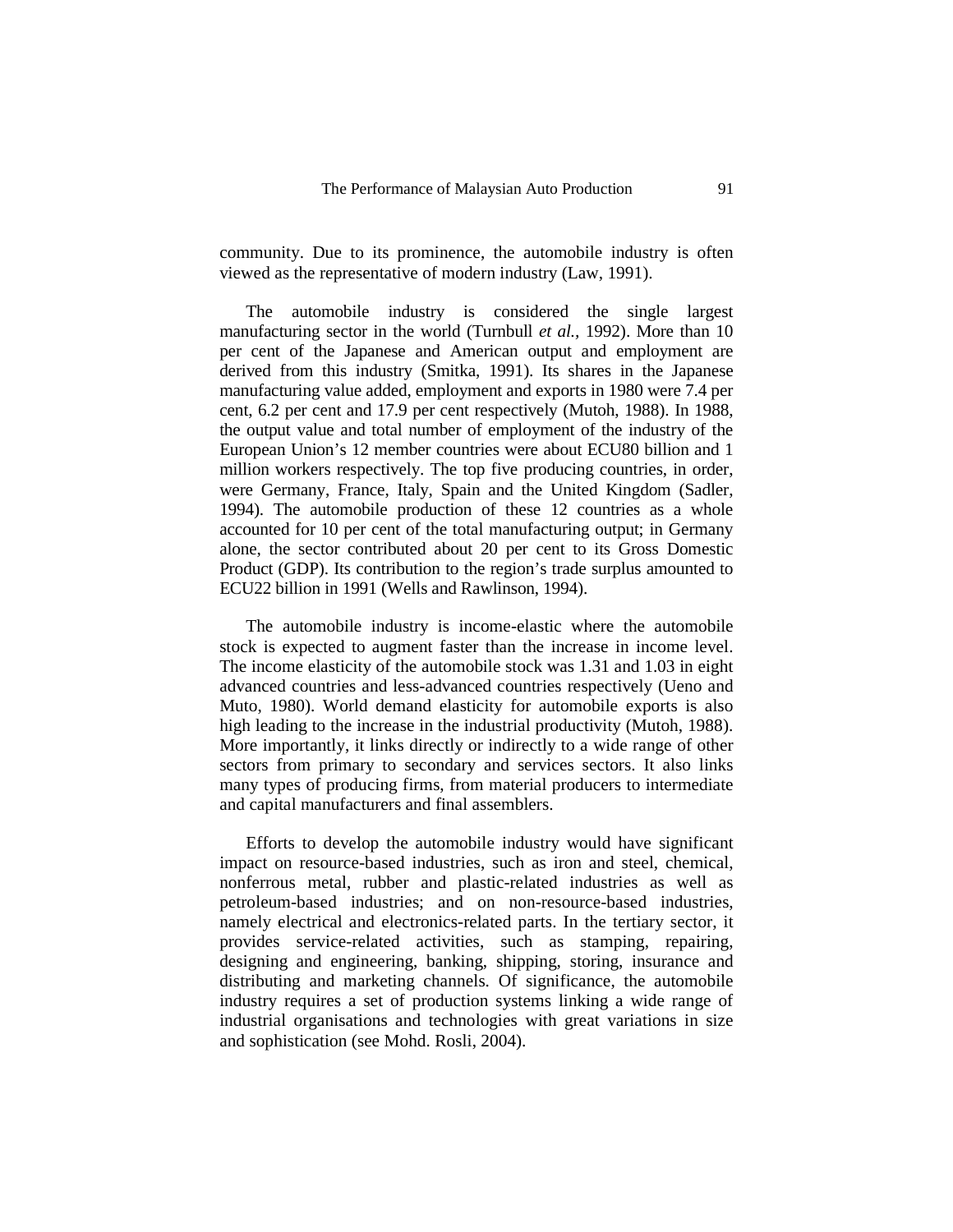The ability of a country to develop this industry would furnish great opportunities for the emergence and development of its small and medium firms (SMFs). Such huge backward and forward inter-linkages justify one's arguments that the industry is the backbone of the economy. This cross-sector link is thus crucial in the development policy of developing countries for further growth.

# **3. MALAYSIAN EXPERIENCE IN THE PROMOTION OF AUTO PRODUCTION**

In fact, Malaysia has long been involved in the development and promotion of the automobile industry with a different emphasis over time. During the first phase of the industrialisation drive (the Import Industrialisation Strategy) in the 1950s and 1960s, the emphasis was on the assembling activities of both passenger and commercial vehicles in order to provide employment and reduce import bills. Since the implementation of the National Economic Policy (NEP) in 1971, the government has played a coercive role in shaping the contour of the Malaysian automobile industry. All policy measures were directed towards protecting the overall industry and, more importantly, at preserving the interest of the Bumiputera<sup>1</sup>.

A new emphasis came into effect in the 1980s when the government policy was geared towards building an advanced nation by emphasising heavy industrialisation. The major thrust of the Malaysian automobile industry is to develop its own automobile industry by upgrading local capability in making parts and components, particularly through small and medium firms (UNIDO, 1991). The ultimate policy direction of the government is to reshape the industry to resemble the Japanese. In this connection, the government has introduced various policy measures to promote the development of the automobile industry, particularly the national car project, which are, amongst others, as follows.

## **3.1. Investment Measures**

The government has strongly promoted the participation of the Bumiputera in the automobile industry through direct investment. Torii

<sup>&</sup>lt;sup>1</sup> The term Bumiputera denotes ethnic Malays of Muslim religion and indigenous inhabitants of East and West Malaysia.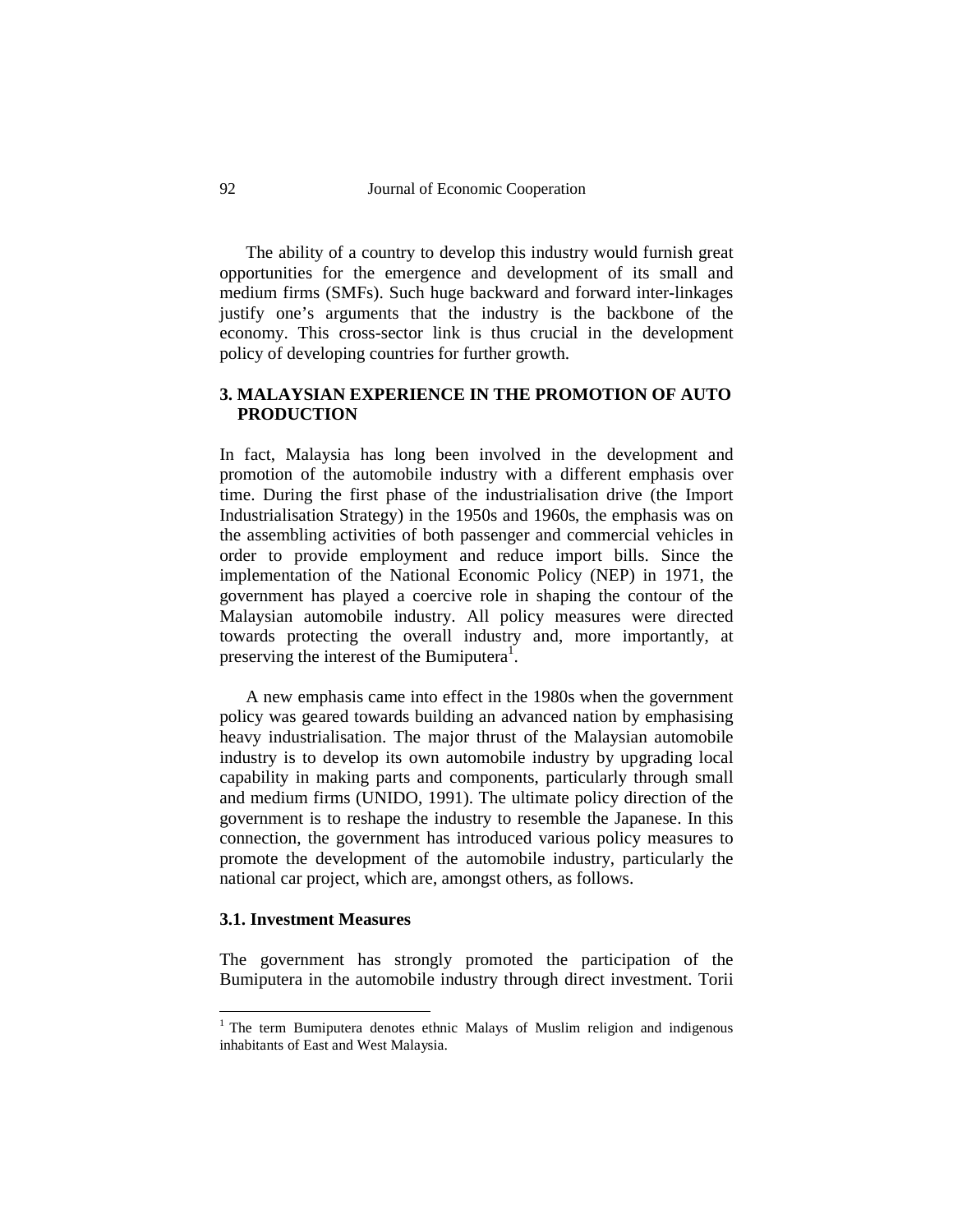(1991) reveals that this measure involves both existing and new automobile firms. Since the 1970s, through the licensing policy, the government has been ready to approve licences for new assemblers subject to the condition that the majority of shares are allocated to Bumiputera or the assembly plants are located in rural or gazetted areas. As a result, the investment of the State Economic Development Corporations (SEDCs)-the core government arms to promote economic development-particularly in Sabah and Sarawak formed a significant part of new assembly companies, namely Sarawak Motor Industries Sdn. Bhd. and Kinabalu Motor Assembly Sdn. Bhd. The government-linked Bumiputera firms also invested substantially in Tatab Industries Sdn. Bhd., a new auto-assembler in Pahang.

Another approach to investment was undertaken by Pernas Sime Darby Holdings (PSD Holdings), a holding company which was established in 1972 and controlled by two government-backed companies, namely Perbadanan Nasional Bhd. (PERNAS) and Sime Darby Berhad. By 1987, through its aggressive investment measures the company acquired a number of auto sales companies, including AMIM Holdings Sdn. Bhd., Land Rover (M) Sdn. Bhd., Ford Concessionaires Sdn. Bhd., Pernas Sime Darby Motors Sdn. Bhd. and Auto Bavaria Sdn. Bhd., mostly with 100 per cent equity. It also had a majority shareholding in Associated Motor Industries (M) Sdn. Bhd., an assembler of passenger and commercial vehicles, and a 100 per cent equity in IT International Sdn. Bhd., a manufacturer of car tyres.

In another move, the government trust agency, i.e. Permodalan Nasional Berhad (PNB) and individual Bumiputera acquired shares in two Chinese-dominated companies, namely UMW Toyota Motor Sdn. Bhd. which in turn owned a number of automobile assembling and parts manufacturing firms as well as sales arms; and Oriental Assemblers Sdn. Bhd., an assembler firm. But the Bumiputera's equity in each of the two companies was less than 50 per cent.

Of significance is the government investment in the first national automobile company, i.e. PROTON. The government-backed company, HICOM Sdn. Bhd., held 70 per cent of the company's total equity, whilst the remaining shares were taken up by the two Japanese subsidiaries, Mitsubishi Corporation (MC) and Mitsubishi Motor Corporation (MMC) with 15 per cent equity each. In 1992, the company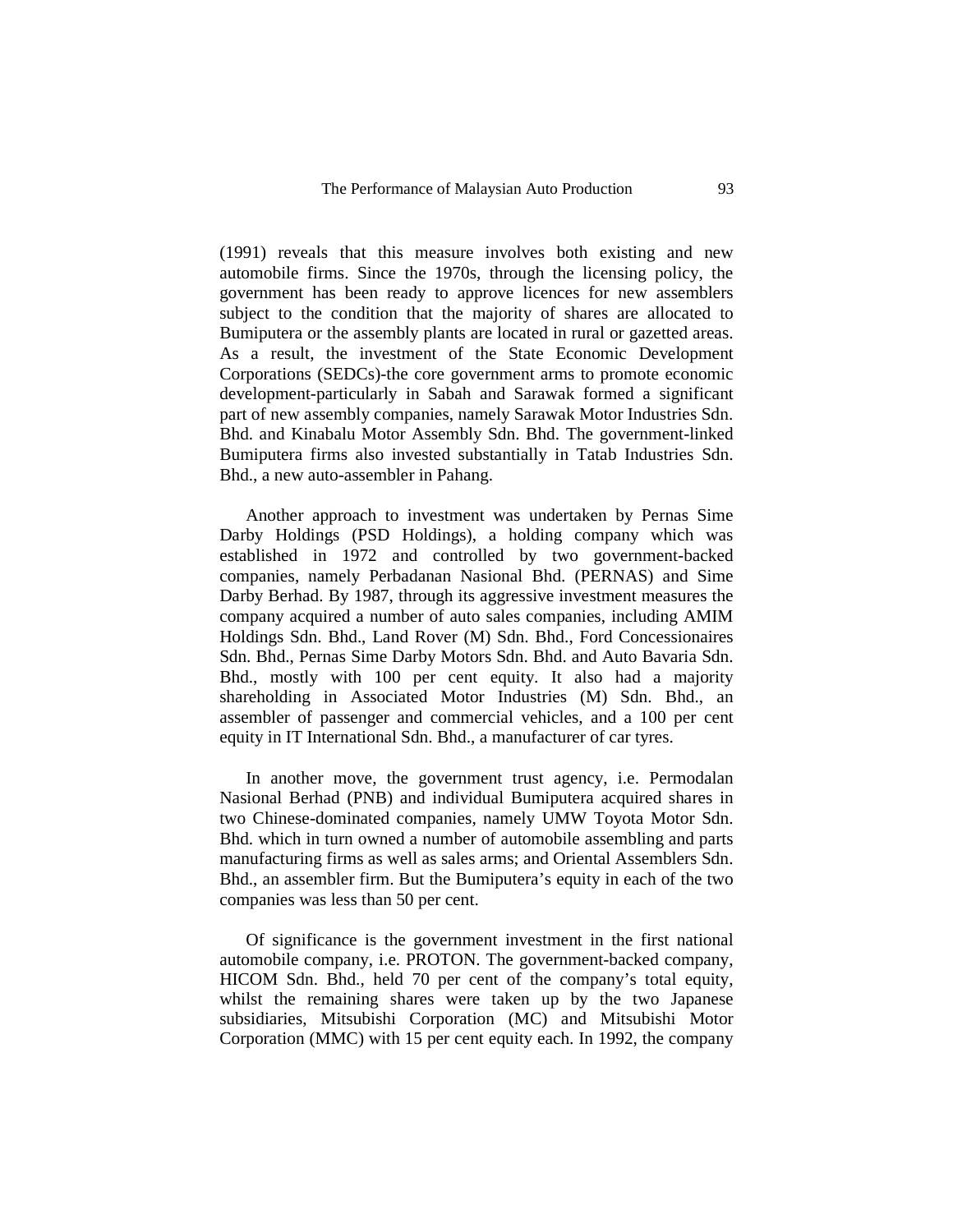was listed on the Kuala Lumpur Stock Exchange (KLSE) and restructured as Perusahaan Otomobil Nasional Berhad (still using the same acronym, PROTON). As of December 1996, its shareholders were the HICOM Holdings Berhad (with 26.0 per cent shareholding), Khazanah Nasional Berhad (16.50 per cent), MC (8.06 per cent), MMC (8.06 per cent) and other local and foreign investors with 41.38 per cent shareholding (Malaysia 1998). The first two companies are owned and controlled by the government.

The proposed Bumiputera investment in the second national automobile company, i.e. Perusahaan Otomobil Kedua Sdn. Bhd. (PERODUA), in 1992 was undertaken by the two government-backed companies, namely PNB Equity Resource Corp. Sdn. Bhd. (with 10 per cent shareholding) and Med-Bumikar Mara (MBM) Sdn. Bhd. (20 per cent). The remaining shares were allocated to UMW Corp. Sdn. Bhd. (38 per cent), Daihatsu (M) Sdn. Bhd. (5 per cent), Daihatsu Motor Co. (Japan) Ltd  $(20 \text{ per cent})$  and Mitsui & Co. Ltd. with 7 per cent shareholding (Mohd. Rosli, 1994). The share structure of the company in the latest development has reportedly changed in which the Japanese (Toyota-owned) Daihatsu held a majority share for strategic reasons.

Aside from direct investment, the government also provides various generous incentives under the Promotion of Investment Act 1986. Among them, the Pioneer Status and Investment Tax Allowance are the two lucrative tax incentives granted to those firms which are involved in promoted activities or products that are, from time to time, determined by the Ministry of International Trade and Industry (MITI). As of November 2004, there were numerous activities and products included in the list of prioritized industries. For the automobile industry, its eligibility for incentives is listed under the transport equipment, components and accessories; there were 31 items listed in this category of industries (see www.mida.gov.my).

#### **3.2. Protective Measures**

It is crucial to protect the national automobile industry, given the fact that it is still at its infancy. Some protective measures have been introduced to protect not only automobile producers, but also local parts suppliers. It is hoped that the measures would enable producers and suppliers to prepare themselves as well as to reorganise their position and eventually compete internationally.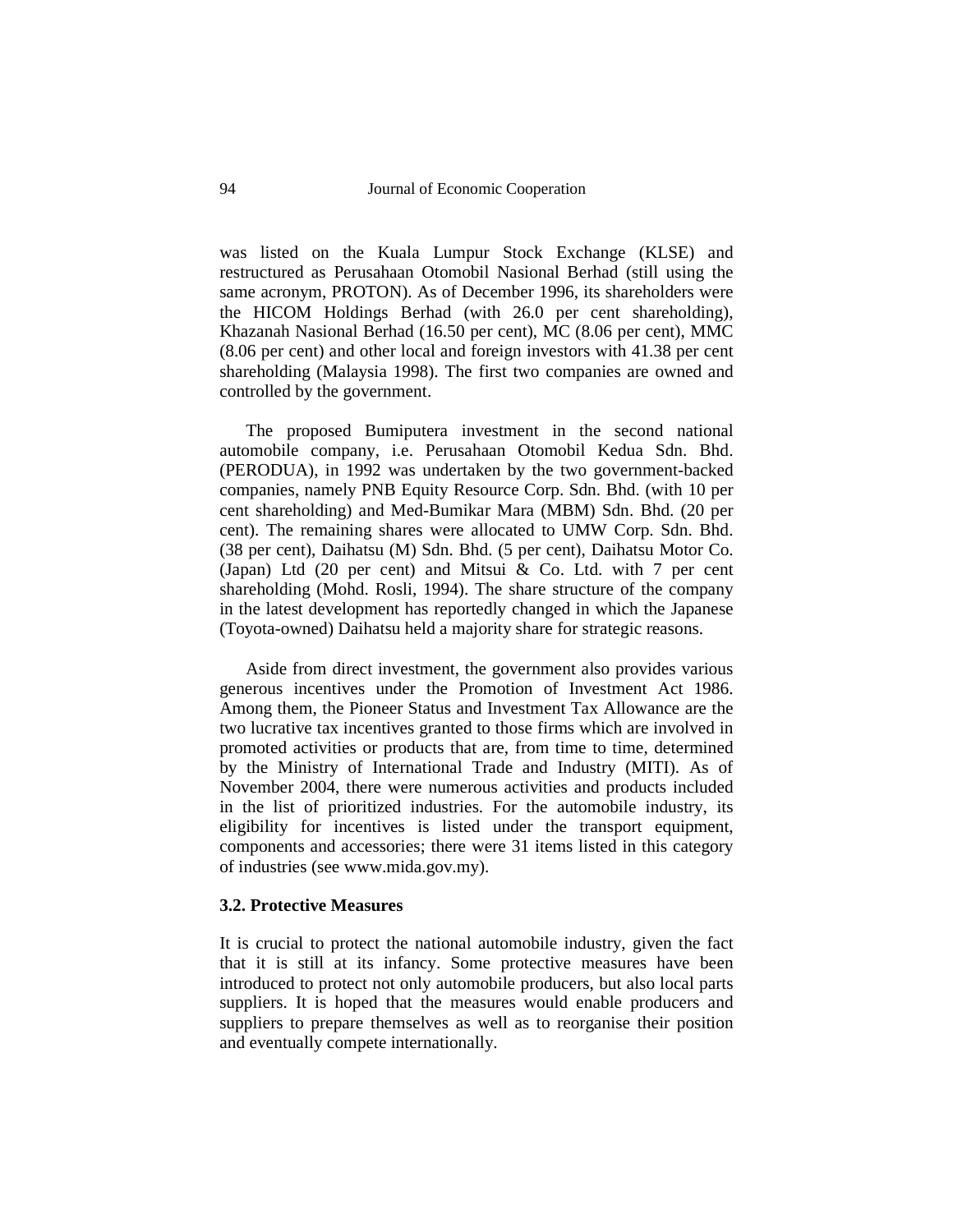### *3.2.1. Tariff and Non-Tariff Barriers*

Tariffs have been considered to be an effective measure and widely used to promote industrial activities in Malaysia since the 1960s (Malaysia, 1963). Severe competition confronting new industries, lack of experience in the industrial sector (Malaysia, 1963), high production cost in the country relative to other countries, lack of skills, limited domestic market, consumer preference for imported goods and the high cost of capital (Malaysia, 1969) added to the need for Malaysia to impose such a protective measure. In 1966, the first import duties were imposed on all completely-built-up imported cars.

While other industries were showing a decrease in protection in the 1980s vis-à-vis the 1970s, the transport equipment industry experienced an increase in the rate of protection; in 1987 alone, the nominal rate of protection (NRP) and effective rate of protection (ERP) for the motor vehicle industry were 44 and 177 respectively (Mohamed Aslam, 1993). This trend is related to the present industrial policy which is to promote the national automobile industry, both in auto production and the component-system manufacturing.

The 1998 Budget increased further the rates of import duty on imported vehicles, whether in the form of completely-built-up (CBU) or completelyknocked-down (CKD) vehicles to discourage their importation, while at the same time encourage the national automobile industry. Table 1 clearly reveals that the import duty on CBU and CKD for cars 2000cc and above increased significantly to promote auto-assemblers to source out parts locally. The counter-cyclical budget that was introduced during the economic crisis at the end of the 1990s meant a greater protection for the national automobile industry, a policy measure that goes against the spirit of regionalisation under the Asean Free Trade Area (AFTA).

In the latest development, Malaysia made an attempt to adjust itself with the agreement under the AFTA by reducing import duties on all types and variants of vehicles. As displayed in Tables 2 and 3, import duties on CBU and CKD vehicles are much higher in the past than the present rates across vehicles variants and regions (ASEAN and NON-ASEAN). However, the decrease in import duties is overwhelmed by the increase in excise duties. While the excise duties on CKD increased slightly, the charges on CBU vehicles augmented exorbitantly. More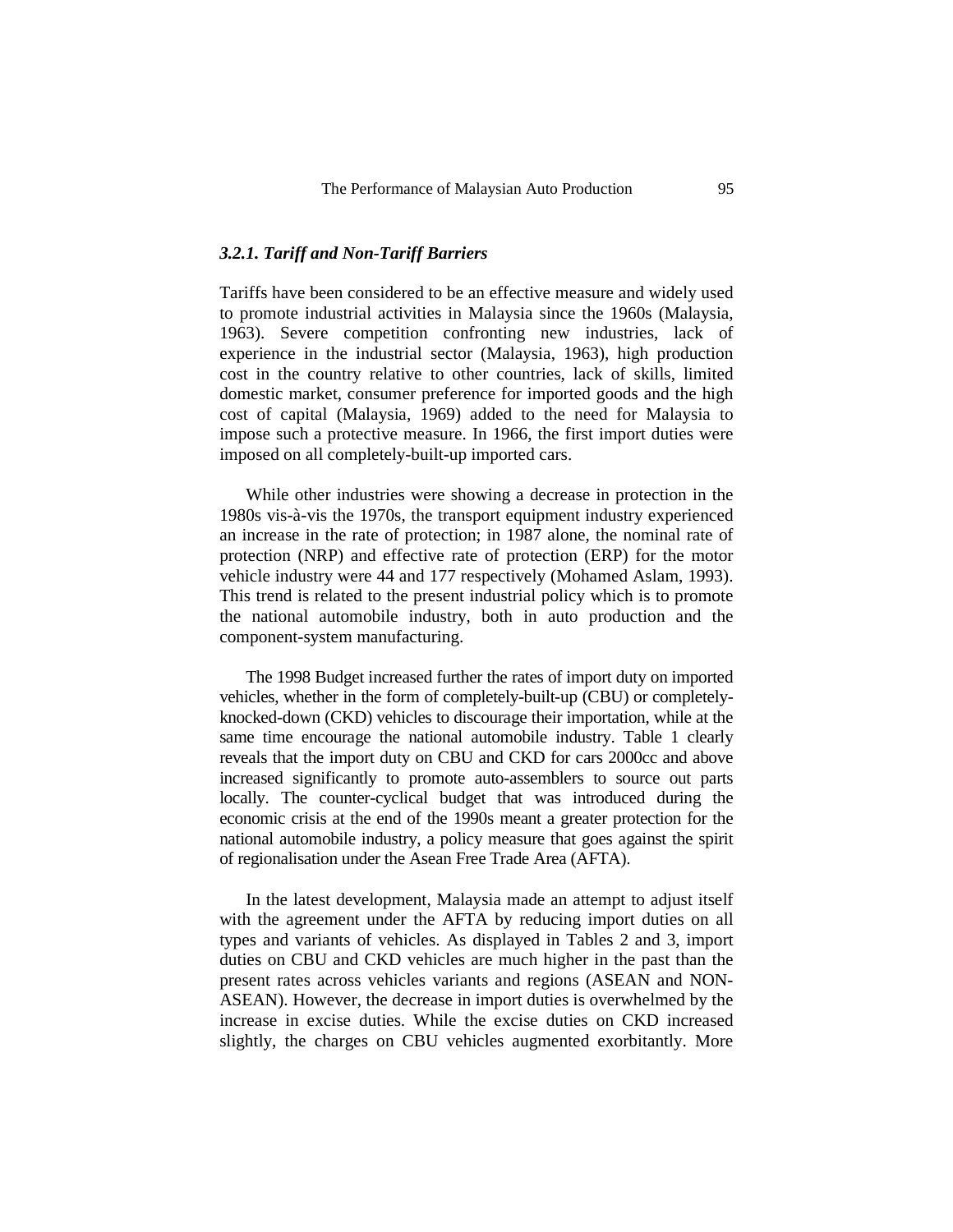interestingly, lower excise taxes are imposed on vehicles with the capacity of less than 1800cc in tandem with the concentration of Malaysia on the production of small and medium national cars.

Apart from the import duties, non-tariff barriers, such as licensing and import quotas (approved permits), are also enforced on the automobile industry. The first import licensing requirement for all distributors and dealers was introduced in 1966. In 1967, assembly licences were issued to several firms for the assembly of passenger and commercial vehicles. Import licensing at the early stage was confined to imported CBU vehicles, but it was extended to CKD vehicles in the later period. For the automobile industry, MITI is the authority responsible for approving licences.

Pertinent to the import quota, a 10 per cent import quota was imposed on CBU passenger cars and commercial vehicles from 1989 to 1990. The quota was reduced by 1 per cent a year from 1991 to remain at 5 per cent by 1995 (MACPMA, 1996). For commercial vehicles, the quota is equally separated between dual purpose vehicles (7-9 seater vehicles) and other types of commercial vehicles.

# *3.2.2. The Local Content Policy*

A local content requirement policy was also introduced to protect the national automobile industry. The programme sets a minimum value of local parts that automobile producers have to source from local parts suppliers to be assembled in their end automobile units. In this line, the 1980 Mandatory Deletion Programme prohibits local car producers, or franchisors from importing all automobile parts and components listed as "mandatory deleted components" for use in local automobile assembly. As shown in Table 4, the minimum local content, as revised in 1991, is to increase progressively during 1992-1996.

The listed items comprise 13 components for motorcycles and 30 components for passenger and commercial vehicles (MIDA, unpublished). Among other deleted items for vehicles are air filter, battery, carpet and underlay, coil spring, exhaust system, fuel tank, radiator, seats, spark plug, tyres, wiper motor and wire harness (MACPMA 1996). In 2002, the local items constituted 50 to 80 per cent in the Proton cars, 35 to 65 per cent in the Perodua cars, and 35 to 65 per cent in other vehicles (MIDA, unpublished report 2004). The calculation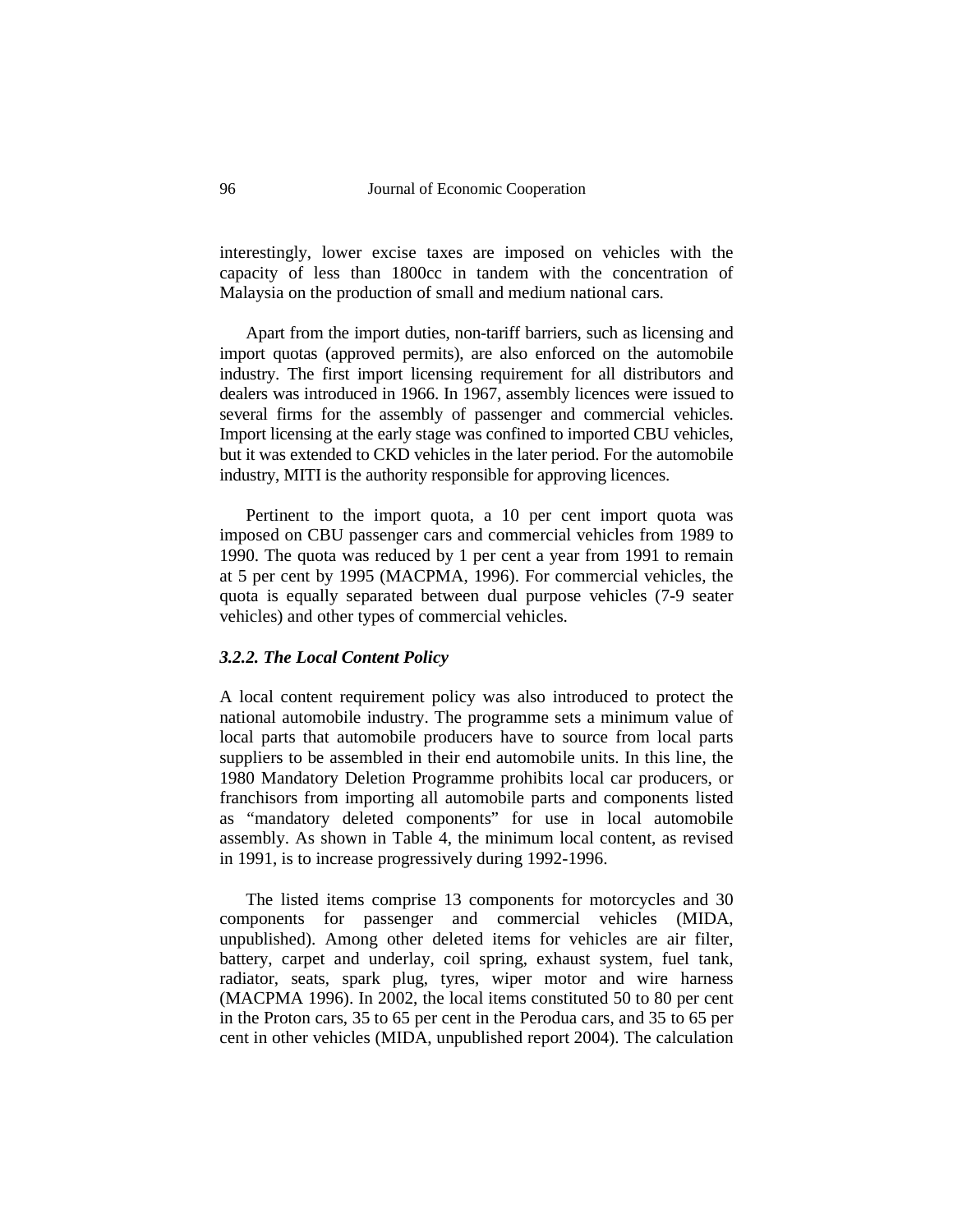of the reported local content is based on gross value; the percentage would be much lower if the calculation is based on net value due to the fact that most materials to make parts are imported.

In cases where the assemblers purposely use such imported items, the cost of the imported parts will be deducted from the approved "net selling price" of the assembled automobiles (MACPMA 1996). Some exceptional cases to the regulation are provided only if the Joint Technical Committee or Local Content (JTCLC), chaired by the Chairman of Malaysian Automotive Components Parts Manufacturers' Association (MACPMA), is satisfied that locally available components are not suitable for a particular auto model.

Concomitant with the spirit of the AFTA, the Local Content Policy was abolished taking effect on 1 January 2002 with the first removal of 11 items from the Mandatory Deleted Items List (MDIL). By the end of December 2003, the remaining 19 items contained in the MDIL were removed (MIDA, unpublished report 2004). This move would provide more room for automakers or assemblers to do multi-sourcing auto parts and components.

## **4. PERFORMANCE OF THE MALAYSIAN AUTO PRODUCTION**

In the Malaysian case, the automobile industry is broadly classified into two major sectors, i.e. manufacture or assembly of motor vehicles, including motorcycles; and component and parts manufacture, including vehicle body. To date, there are four automobile manufacturers, nine assemblers, three composite body sports car makers, 23 franchise holders having the right to assemble various makes and models of passenger and commercial vehicles, nine motorcycles manufacturers or assemblers, and 350 component manufacturers (MIDA, unpublished report 2004). This paper, however, confines the discussion to end products of the automobile (motor vehicles) sub-sector concomitant with the study objectives and data constraints on auto parts production.

# **4.1. Overall Performance**

In the early days of Independence, auto production in Malaysia was rather small, i.e. below 100,000 units a year contributed by several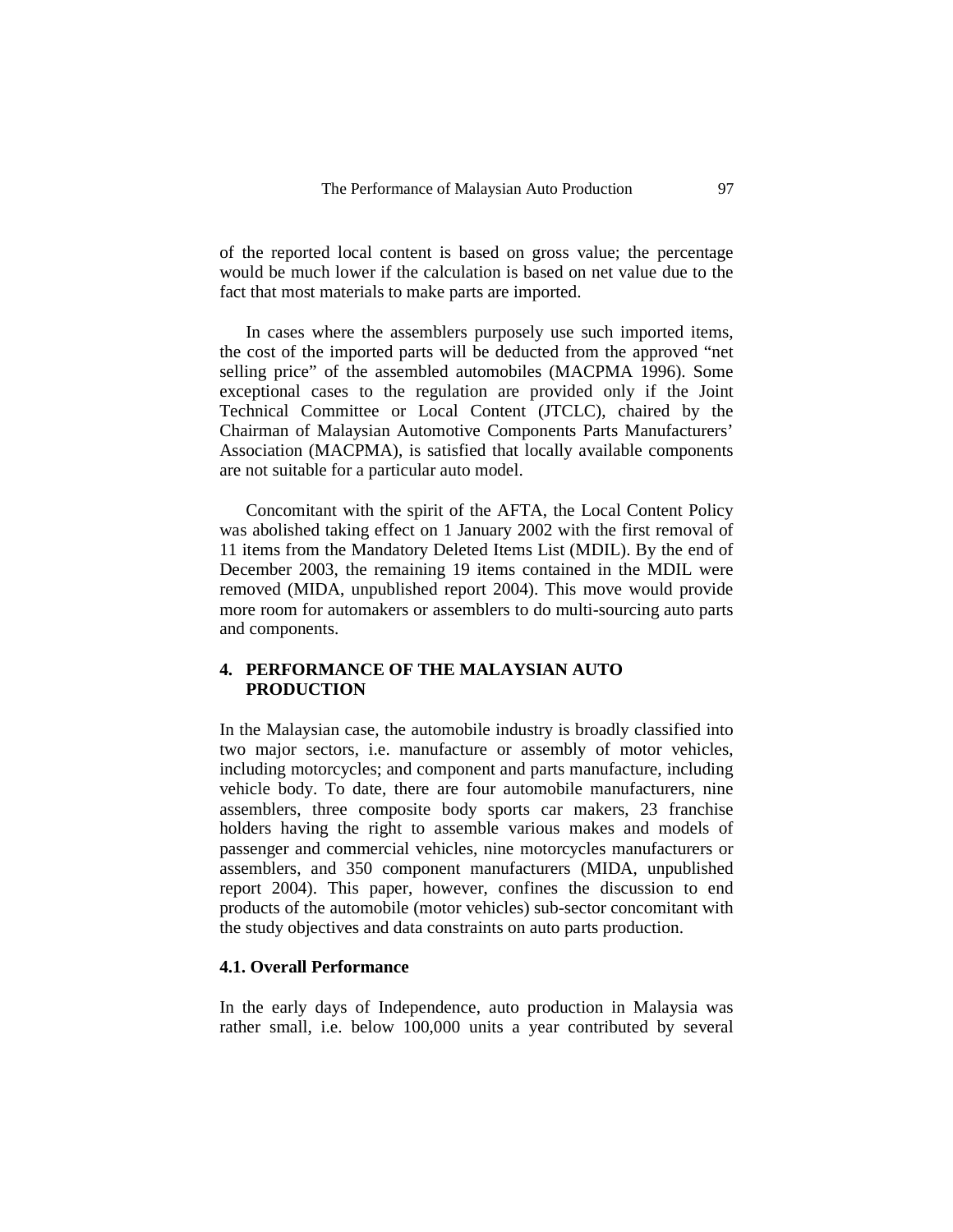assemblers producing continental and Japanese vehicles. In the early and mid-1980s, the total number of autos produced did not increase much due to the economic recession that hit the world economy. The automobile sector was badly affected in the period 1986-1988 when the production of both passenger and commercial vehicles was merely below 85,000 units (Table 5). The production gathered its momentum soon after the economy started to recover since 1987. It achieved the highest production level for the first time in history in 1991 when the total production reached more than 200,000 units before it declined again to slightly over 150,000 in 1992 and 1993.

Since 1994, a strong economic performance pushed the demand for and production of automobiles to its peak in 1997 with more than 400,000 units of auto production (see Table 5). Unfortunately, this achievement did not last long. The economic crisis hitting Malaysia in July 1997 resulted in a drastic contraction of the production of both passenger and commercial vehicles. A slowdown in the construction and general business activities, the tightening of hire-purchase agreements and the increase in interest rates were the major causes for the contraction of the demand and production of automobiles. A further impact was the contraction of the capacity utilisation of the automobile industry from 88.2 per cent in 1997 to 35 per cent in 1998 (MITI, 1999).

After 1998, auto production picked up again and increased consistently to reach the highest point with more than 450,000 units in 2002. This reverse trend occurred when the market demand for new vehicles augmented as a result of the various lucrative offers (including low down payments, low interest rates, and longer repayment periods) made by auto dealers and banks to attract potential consumers.

Table 5 clearly shows a significant difference in the production of passenger and commercial vehicles. Over the span of 23 years (1980- 2003), only during six years the proportion of the passenger vehicles to the total vehicle production is less than 70 per cent; the rest are either over 70 per cent or 80 per cent. On average, about 76 per cent of the total production are passenger vehicles against 24 per cent for commercial vehicles. This is in contrast with Thailand, Indonesia and the Philippines in which production is dominated mainly by commercial rather than passenger vehicles (see Terai, 1999; Mohd. Rosli, 2004).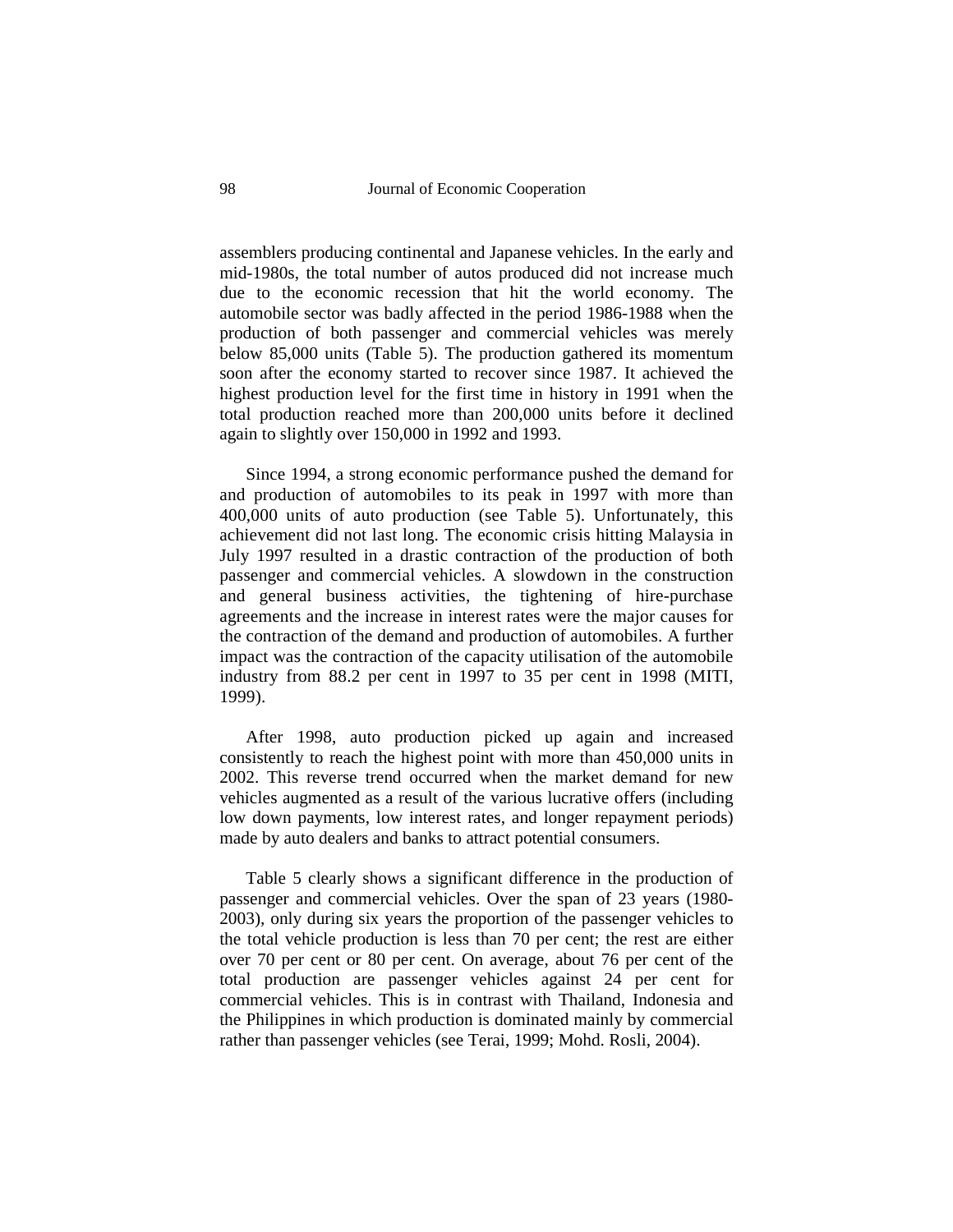In line with the generally intermediate incomes earned by the Malaysians, a significant portion of the production of passenger vehicles is in the low and intermediate classes. In 2002 for example, passenger vehicles up to 1750cc took 95.4 per cent of the total production of passenger vehicles, contributed mostly by PERODUA and PROTON. The low variant vehicle (below 1000cc) alone represented 31.4 per cent of the total production of passenger vehicles. In the category of commercial automobiles, vans and four-wheel drive vehicles are the most popular among Malaysian consumers. In 2002, these two types of commercial vehicles took 77.8 per cent of the total production. Table 6 provides more details of the production of passenger and commercial vehicles by variants for the period 1998-2002.

## **4.2. Auto Producers and Production Performance**

The four auto producers, i.e. PROTON, PERODUA, Industri Otomotif Komersial (M) Sdn. Bhd (INOKOM), and Malaysian Truck and Bus Sdn. Bhd. (MTB) are considered as the national automobile projects; whilst the remaining producers, amongst others, as listed in Table 7 are treated as assemblers (MIDA, unpublished report 2004).

One common characteristic of the auto producers in Malaysia is their production diversification into various auto utilities, makes and models. Apart from producing national vehicles, all the three national automakers also produce non-national automobiles  $2$ : PERODUA produces a Japanese make vehicle (Daihatsu); INOKOM produces Renault (European-based vehicles) and Suzuki (Japanese); and MTB produces non-national automobiles, namely Isuzu, Mitsubishi, Musso and Tata. Diversification of production can also be seen in all other nonnational producers, except in UMW Dennis Specialist Vehicles Sdn. Bhd. Their production is performed in a small number of plants and production lines. For example, PROTON has two plants with four production lines, PERODUA has one plant with four production lines

<sup>&</sup>lt;sup>2</sup> National vehicles refer to any automobiles which are produced by the Malaysian (national) auto companies/projects. All these projects are government-driven and established under the Heavy Industrial Policy which was launched in the early 1980s. Each project or company is dominated by the locals, particularly the Government, through their majority shareholding. Non-national automobiles refer to Japanese or non-Japanese-based (such as European, American and South Korean) vehicles which are produced by other companies, other than the national auto companies.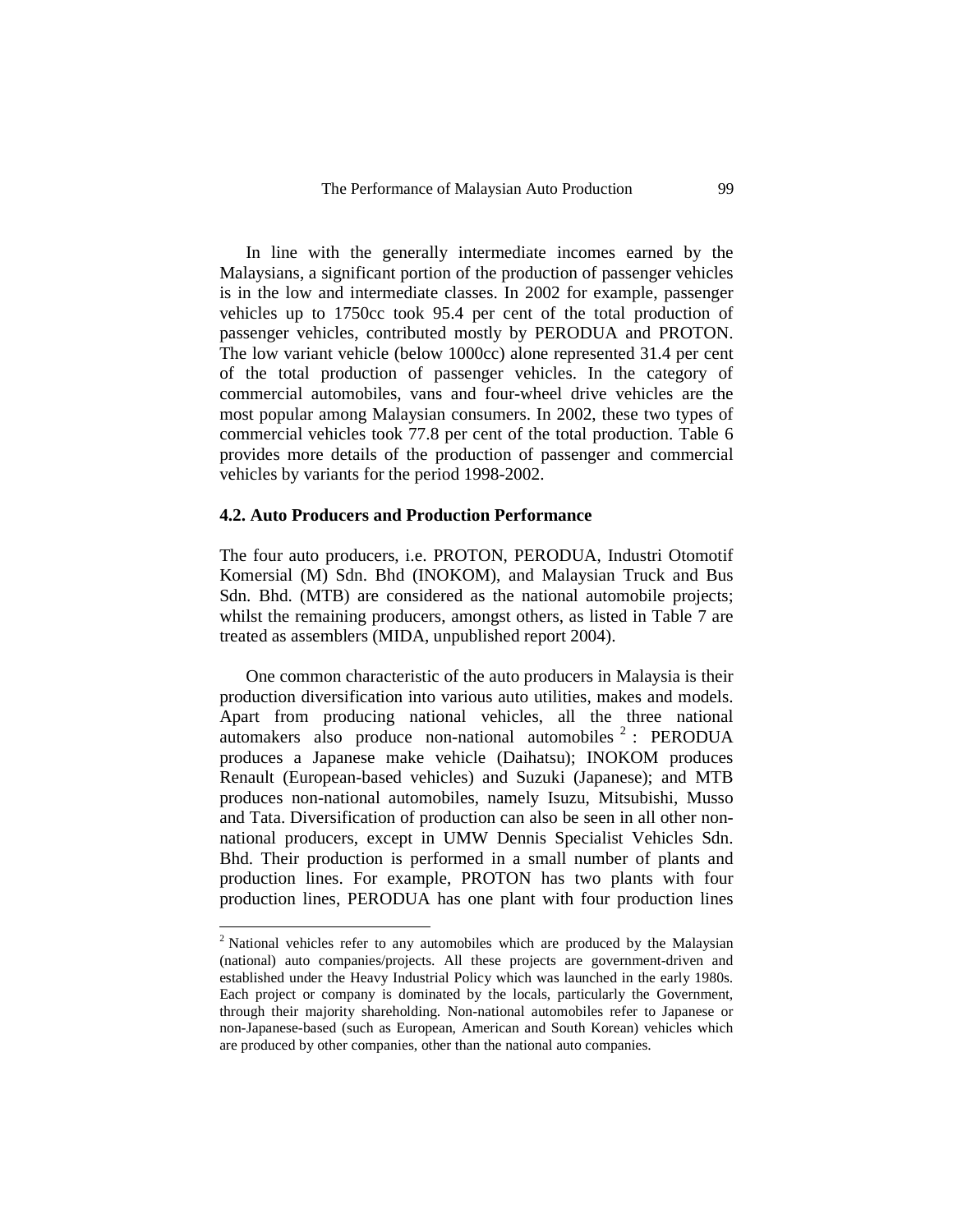and INOKOM owns one plant with three production lines (Mohd. Rosli, 2004).

The largest producers of automobiles in Malaysia are the two national companies, i.e. PROTON and PERODUA. These two producers combined produced more than 79 per cent of the total number of vehicles over the years (see Table 8). Despite the domination of the four national firms in auto production, specialisation between the national and non-national producers still exists. Except for INOKOM and MTB, the national firms tend to produce more passenger automobiles compared to the non-national assemblers. For example, in 2002, the two national producers (PROTON and PERODUA) produced about 91.0 per cent of the total passenger vehicles compared to 9.0 per cent for nonnational producers. In contrast, 58.7 per cent of the total commercial vehicles were produced by the non-national producers against 41.3 per cent produced by the national automakers (Table 8). This production takes into consideration all auto makes or brands, except PROTON which limits its production to the Proton make.

By and large, automakers in Malaysia operate in excess capacity. With the exception of PROTON and PERODUA which recently produced more than 200,000 and 100,000 units of vehicles respectively, the rest produce far below 50,000 units annually (MAA, unpublished data). During 2000-2002, the total production means of the national and non-national producers were below 100,000 and 7,000 units per annum respectively. When the national and non-national producers are combined, the total production mean is far below 50,000 units a year (see Table 8). Compared to the optimum level of production which is at least ranging from 200,000 to 250,000 units per year based on the experience of the auto producers in the developed countries (Darina, 2003), the auto production in Malaysia is running in excess capacity with a small number of units produced and high production costs.

## **4.3. National vs. Non-National Auto Production**

Tables 9 and 10 present the details of auto production by makes. Apart from Table 8 which takes into account the total production of a particular firm irrespective of auto makes, these two tables only consider Malaysian-made automobiles as the national ones; the rest are treated as non-national-made automobiles.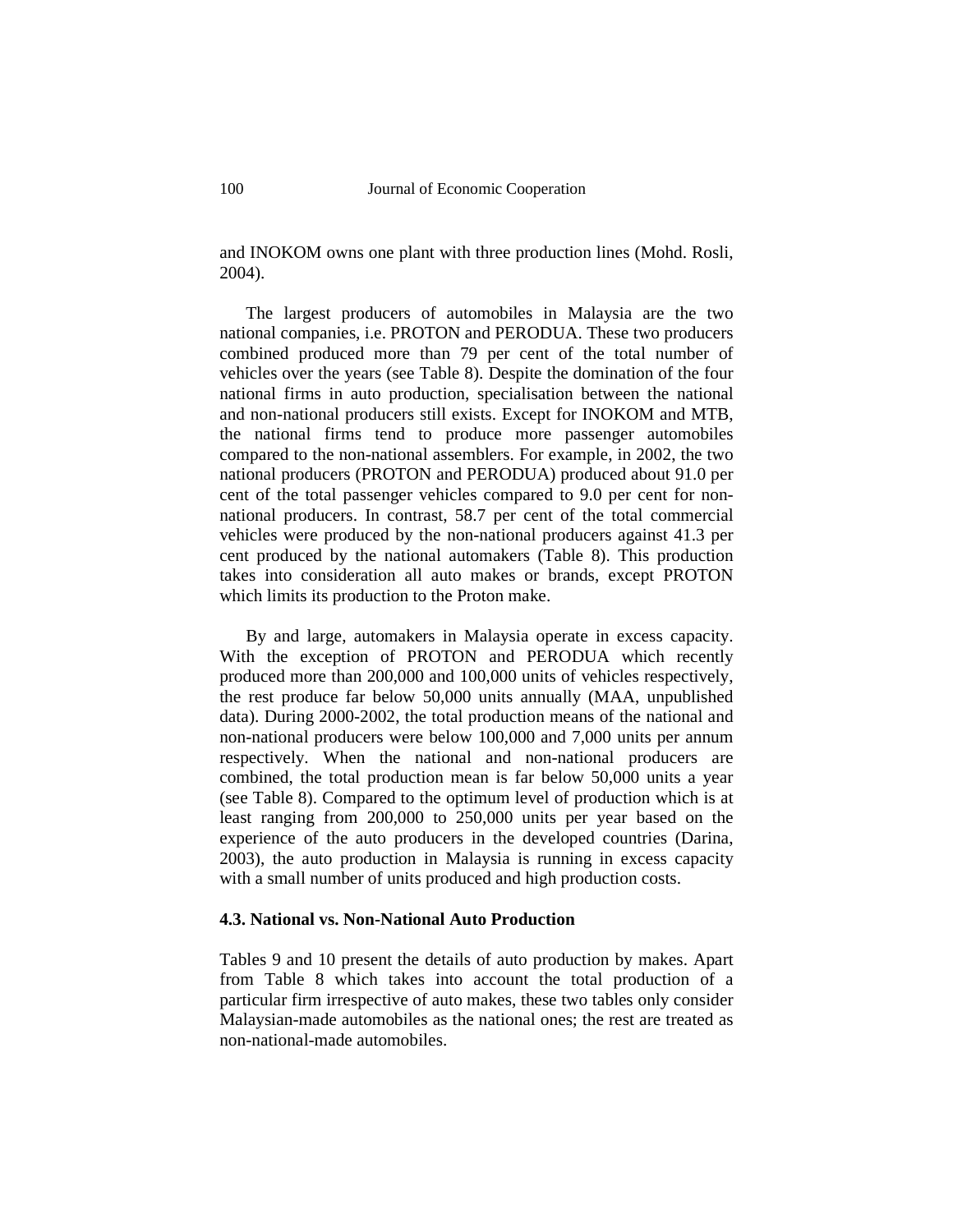The total production of passenger automobiles has achieved the highest level of 377,707 units in 2002 (Table 5). A large portion of the production is contributed by the two national-made automobiles, the Perodua and Proton. In 2002, these two national automobiles constituted 91.0 per cent of the total auto production; Proton alone contributed 62.7 per cent of this amount (Table 9).

In contrast, non-national-made automobiles contribute significantly to the total production of commercial vehicles. As displayed in Table 10, out of the 71,463 units of commercial vehicles produced in 2002, 72.7 per cent emanated from the non-national make; whilst the remaining 27.3 per cent stemmed from the national makes. Besides MTB and INOKOM, the other two national automakers, namely PROTON and PERODUA, just started their operation to produce commercial vehicles; the former produced the Arena whilst PERODUA, in a very recent period, began to produce the four-wheel drive (the Kembara) and the van (the Rusa). The most significant output of commercial vehicles was 4 x 4 (ATV), vans and trucks; the largest production of trucks is in the smallest category below 3 tonnes (MITI, 1999). In 2002, major producers of commercial vehicles in order were Toyota, PERODUA, Nissan, Mitsubishi and Ford (Table 10).

### **5. CONCLUSION AND SOME IMPLICATIONS**

The success story of Malaysia in producing automobiles should be the pride of all Islamic nations. The automobile industry is a prestigious one and mostly dominated by non-Islamic countries, particularly the United States, Europe and Japan. Hence, the ability of Malaysia to start and develop the automobile industry proves that Islamic countries have the potential to participate and compete in any economic activity which is naturally controlled by non-Muslim countries.

Nonetheless, a lot of efforts and sacrifices have to be made before the Islamic countries could succeed in such a highly competitive and technology-intensive industry. With the rapid globalisation and regionalisation process knocking on the door, much more efforts and sacrifices have to be made by Malaysia to survive if not succeed in the future. In the Malaysian case, this paper reveals that various protective measures, such as tariff and non-tariff barriers and local content policy, were adopted by the Malaysian government since the inception of the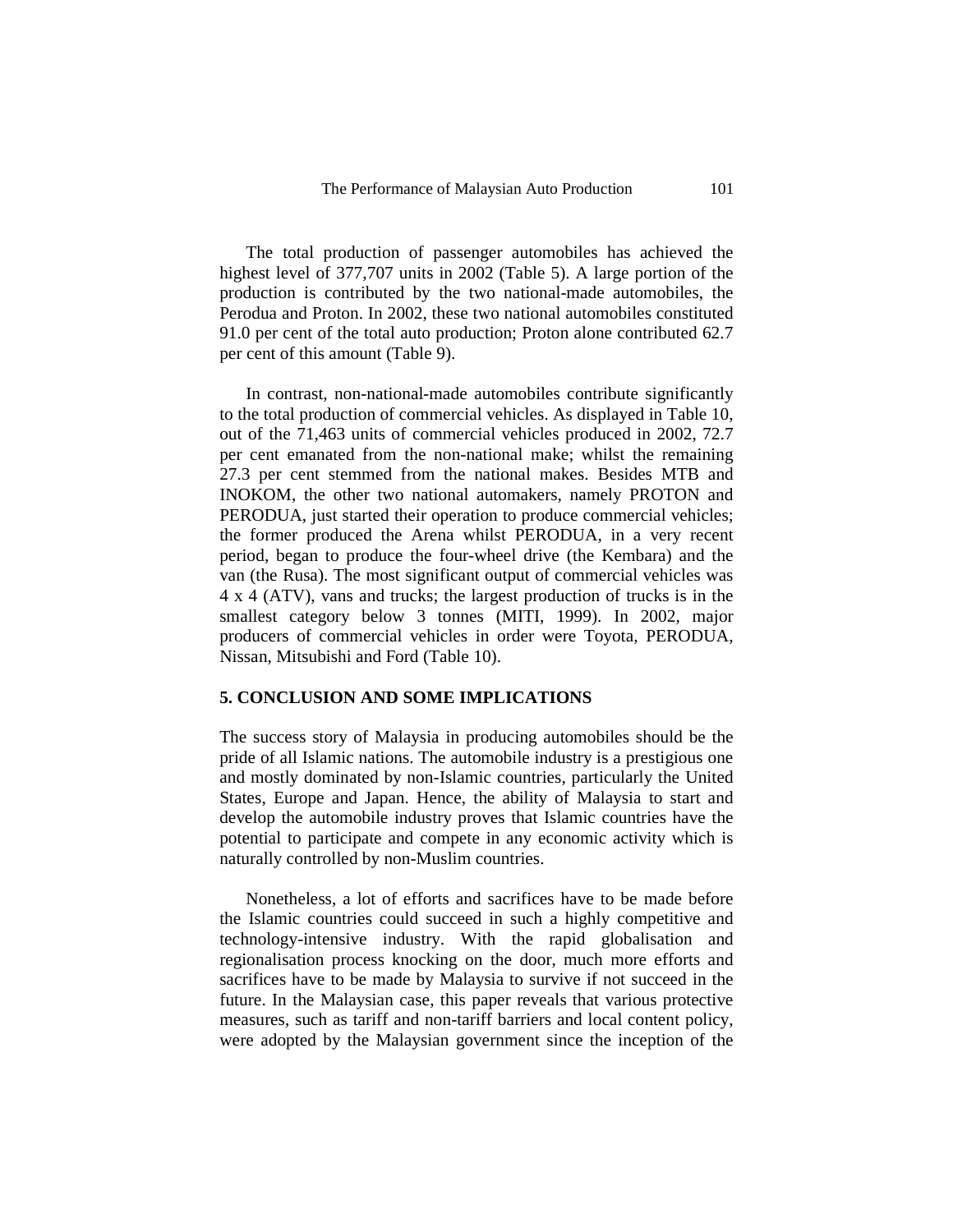first national car project in 1983 to enable the automobile industry to survive and develop locally. As a result of this policy and coupled with economic prosperity, the Malaysian automobile industry was able to achieve the highest production point of 454,347 units in 2002. In line with the local demand, a large proportion of the production (76 per cent) is passenger vehicles, particularly the ones up to 1750cc. More than 90 per cent of the total passenger vehicles were contributed by the two national car manufacturers, i.e. PROTON and PERODUA.

A large portion of the local automobile production (more than 80 per cent) is catered for the domestic market, whilst the rest (less than 20 per cent of both passenger and commercial vehicles) is exported (calculated from MITI, 1999). To a certain extent, a small proportion of the domestic demands have to be met by the import of either used, reconditioned or new CBU vehicles. The export of Malaysian automobiles is mainly for passenger rather than commercial vehicles. Most exports of passenger cars were sourced from Proton, which constituted about 75 per cent of the 23,700 units exported in 1998 (MITI, 1999). The top three markets for the exports of passenger cars were the United Kingdom, Germany and France. For commercial vehicles, the top three markets for exports were the U.S.A., Taiwan and Singapore. Between 1997-1998, the export value of both passenger and commercial vehicles increased by about 61 per cent though the export volume decreased by about 3 per cent, mostly due to the favourable exchange rates that benefited this country (MITI, 1999).

The concentrated nature of the Malaysian auto production and market would pose some degree of challenge to the industry itself in the future. In the short-term, there would be little problem for the automobile industry, especially the national automakers, to compete in the local market since the close competitors, Thailand, Indonesia and the Philippines, concentrate on the production of commercial vehicles. Thailand, for instance, is currently the world's second largest auto producer and market for pick-up trucks after the United States (Clarence, 2003). In a longer term, however, with the full implementation of AFTA, stiffer competition would be faced by the national automakers. By 2005, Malaysia has to fully comply with minimum tariffs (0-5 per cent) requirements as agreed under the Common Effective Preferential Tariffs (CEPT) in the Asean Free Trade Area (AFTA). This means that the Malaysian automobile industry can no longer be heavily protected as it was in the past.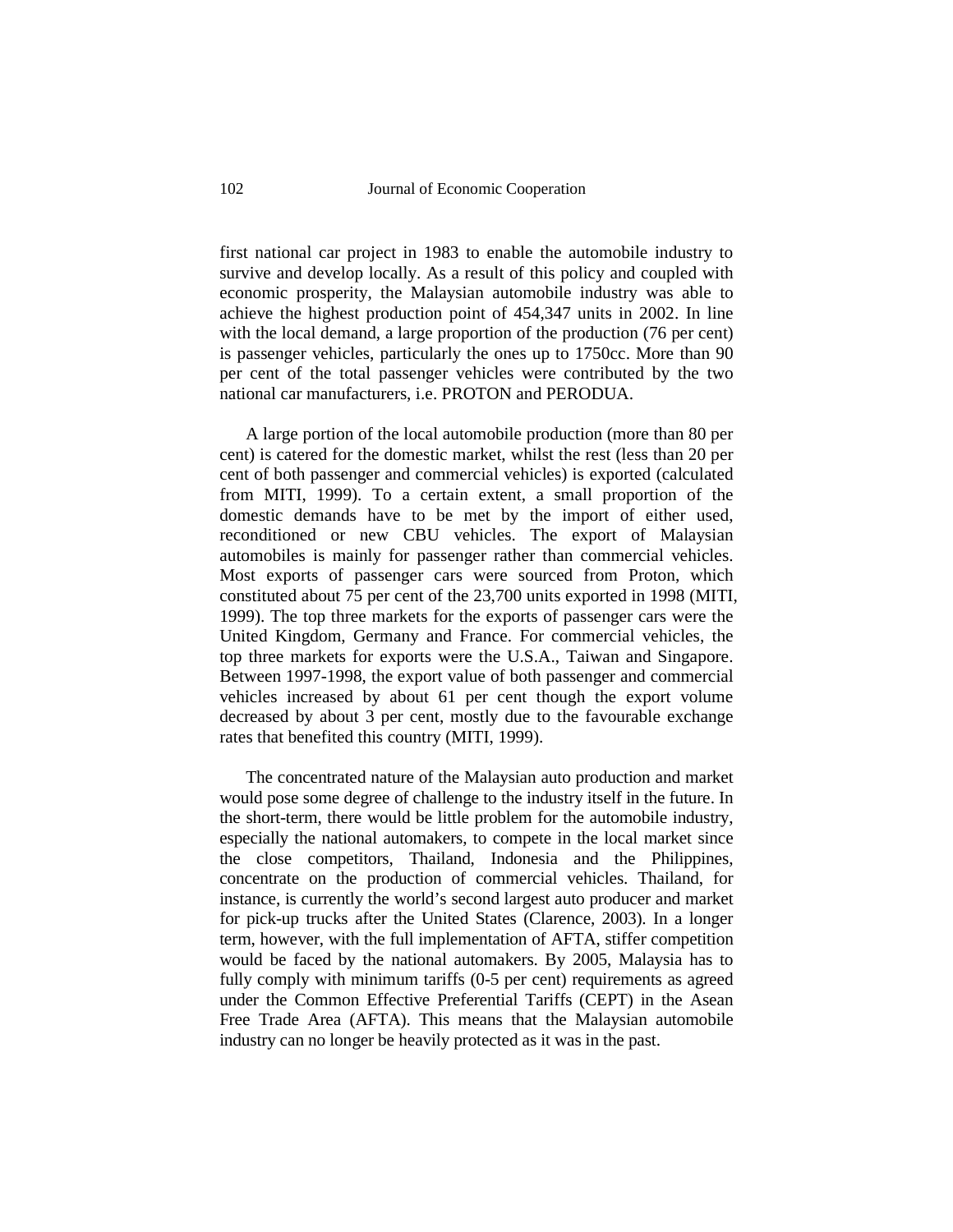In another development, the neighbouring country, Thailand, has taken major steps since 1998 to open up its market, amongst others through the reduction of value-added taxes, removal of restrictions on foreign equity shareholding and elimination of the local-content policy. All these measures could be taken because Thailand has no national auto projects to protect. As a result of this market-oriented approach, more foreign auto-parts and automakers invested in the country. At present, there are already 14 international automakers, such as General Motors, BMW, Mercedes Benz, Ford, Toyota, Nissan, Honda and Mitsubishi, setting up their manufacturing plants in the country with their long-term plans to export vehicles including CBU. In 2000, about 36 per cent of its production was exported to many countries such as Asean, South Africa and the Americas (computed from Clarence, 2003). The recent half-amillion-unit production capacity is expected to hit almost one million units in 2005 (Soon, 2003). Of this capacity, 362,100 units are for passenger cars, 579,000 units for pick-ups and 50,900 units for trucks (Clarence, 2003). This outstanding capacity would provide ample room for Thailand to reposition itself in the production of passenger cars as well.

Probably recognising the would-be challenges, the national automakers have no choice but to cooperate with foreign automakers. The control of PERODUA has already been taken by the Japanese Daihatsu, whilst PROTON has just signed an agreement with the largest German automaker, i.e. Volkswagen AG (VW), on 26 October 2004 (New Straits Times, 28 October 2004). This pact does not involve any equity stake in PROTON. The national automaker, however, would get access to the counterpart's engines and components to be used in its automobiles as well as being able to assemble, import, export and sell the VW models. This would further increase the production and market of the national car company. Volkswagen AG, on the other hand, could use PROTON's resources (expertise and facilities) to jointly design and develop cars in Malaysia. More importantly for VW is to use Malaysia in general and PROTON in particular as a gateway to enter the lucrative Southeast Asian market under the AFTA.

### **REFERENCES**

Clarence, Y. K. Ngui, "The Automotive Industry in Thailand and the Asean Connection", *Malaysian Business*, June 2003. (http//:www.proquest.umlib.um.edu.my).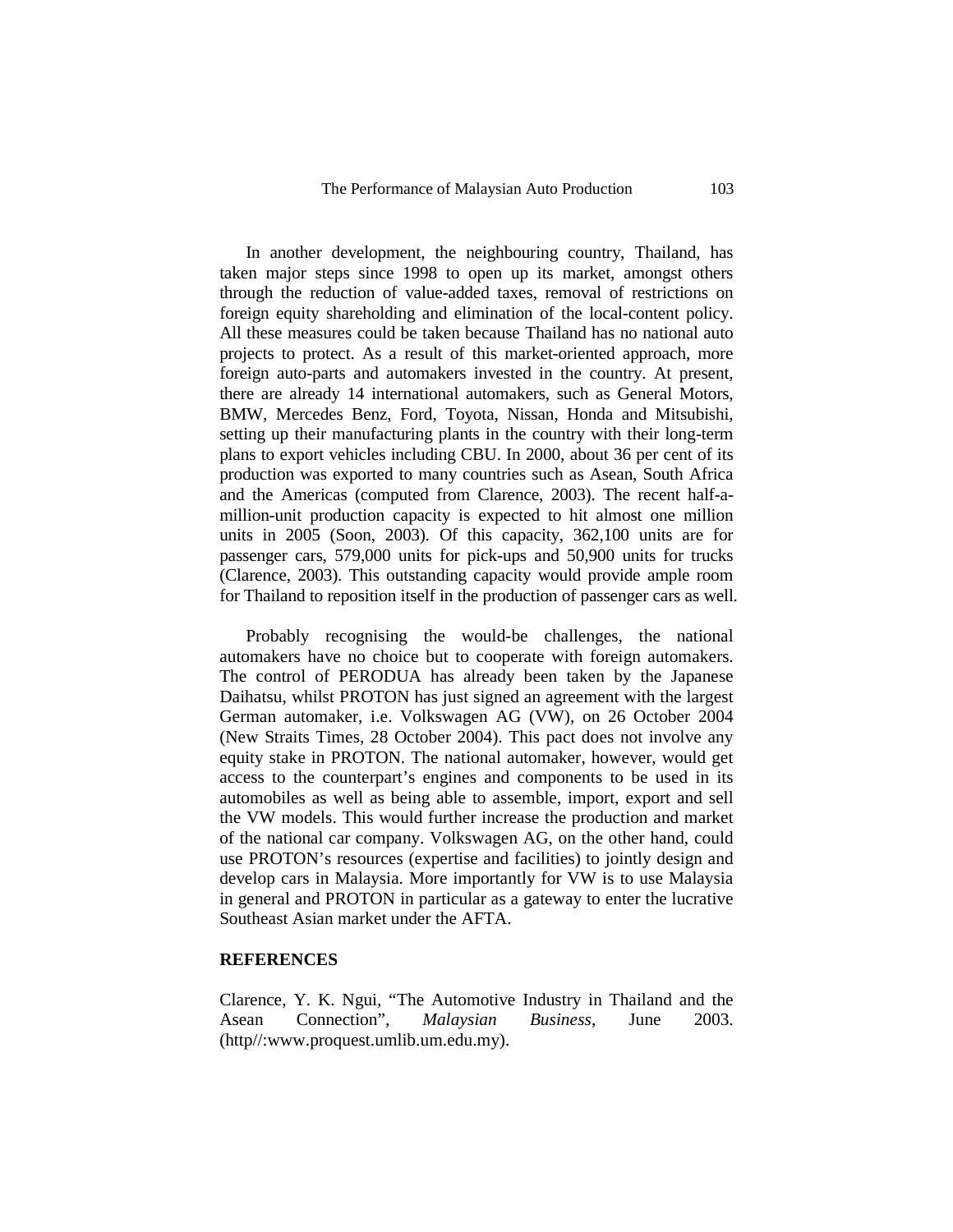Darina Osman, "By 2005: How Far is the National Automobile Prepared itself, *Dewan Ekonomi*, Mac 2003, pp. 22-24 (in the Malay language).

Law, Christopher M, *Motor Vehicle Manufacturing: The Representative Industry*, In Christopher M. Law, (ed), Restructuring the Global Automobile Industry: National and Regional Impacts, Routledge, London, 1991, pp. 1-18.

MACPMA (Malaysian Automotive Component Parts Manufacturers), *MACPMA Directory 1996/97: Automotive and Component Parts Industry*, Kuala Lumpur, 1996.

Malaysia, *Interim Review of Development in Malaya under the Second Five-Year Plan*, Kuala Lumpur: Government Printer, 1963.

Malaysia, *Mid-Term Review of the First Malaysia Plan 1966-1970*, Kuala Lumpur: Government Printer, 1969.

Malaysia, *Information Malaysia 1998 Yearbook*, Kuala Lumpur: Berita Publishing Sdn. Bhd., 1998.

MIDA (unpublished), The Automotive Industry in Malaysia, Malaysian Industrial Development Authority, Kuala Lumpur.

MIDA (unpublished), Report on the Automotive Industry in Malaysia, the Malaysian Industrial Development Authority, Kuala Lumpur, 2004.

MITI, Malaysia's Implementation of the WTO Agreement on Trade Related Investment Measures, unpublished material, 1999.

Mohamed Aslam, Tariff Reductions and Trade Performance: A Case of Malaysia, M.Ec. Dissertation, University of Malaya, Kuala Lumpur, 1993.

Mohd. Rosli, "National Car II", *Dewan Masyarakat*, April, 1994, pp. 17-19 (in the Malay language).

Mohd. Rosli, Entrepreneurship, Economic Development and the Automobile Industry: A Study of the Asian Model and Malaysian Experience, PhD thesis, University of Malaya, Kuala Lumpur, 2004.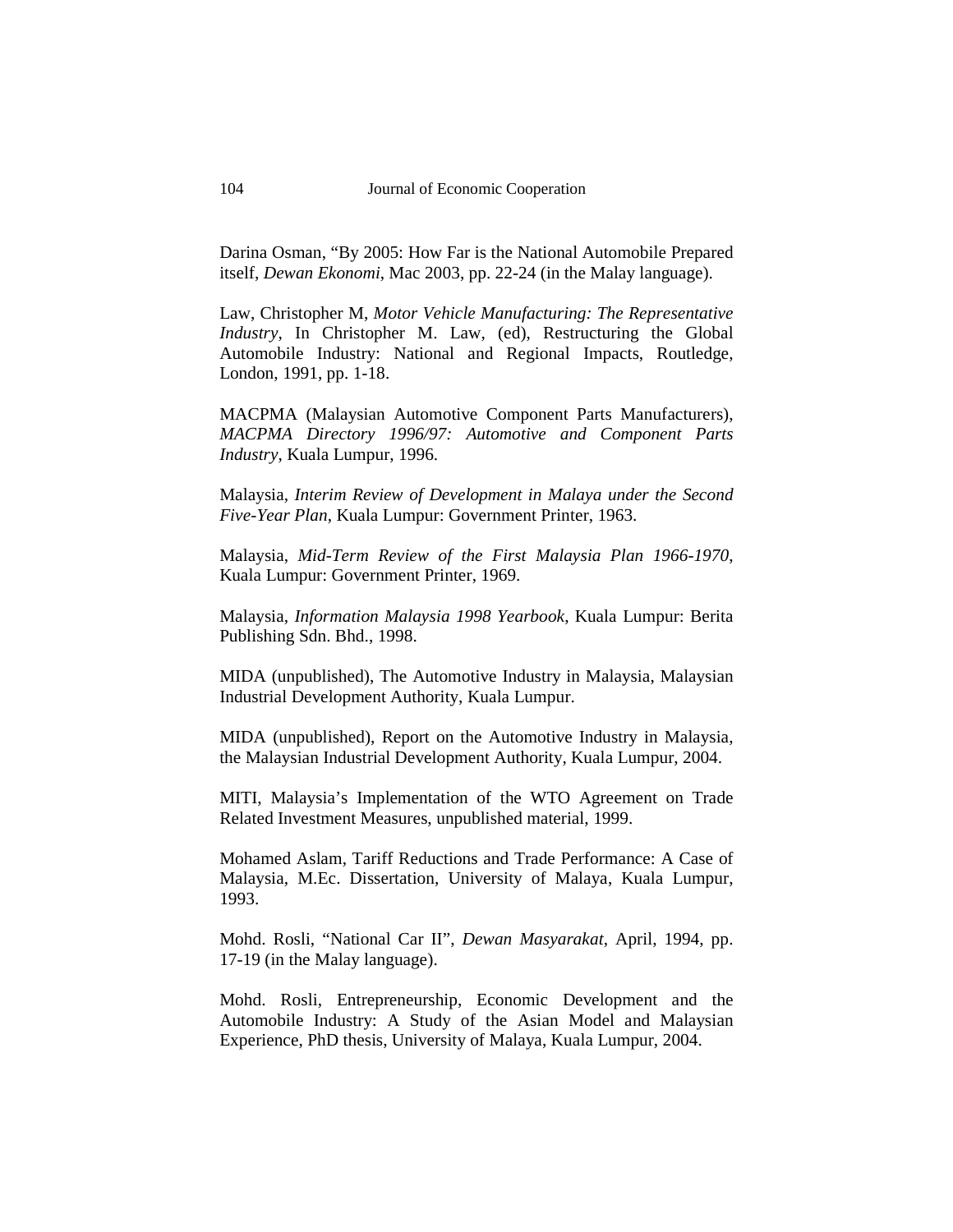Mutoh, Hiromichi, *The Automotive Industry*, In Ryutaro Komiya *et al.* (eds), Industrial Policy of Japan, Academic Press Inc., California, 1988, pp. 307-331.

Sadler, David, "The Geographies of Just-in-Time: Japanese Investment and the Automotive Components Industry in Western Europe", *Economic Geography*, vol. 70, No. 1, 1994, pp. 41-59.

Smitka, Michael J, *Competitive Ties: Subcontracting in the Japanese Automotive Industry*, New York: Columbia University Press, 1991.

Soon, Li-Hur, "Making of the Detroit of Asia", *Asian Chemical News*, pp. 9-14. (http//:www.proquest.umlib.um.edu.my).

Terai, Maya, "Asia: The Asian Auto Market Has Dropped 30% from Its Peak to 4 Million Units, *Asian Automotive Business Review*, vol. 10, No. 3, 1999, pp. 2-7.

Torri, Takashi, "Changing the Manufacturing Sector, Reorganizing Automobile Assemblers and Developing the Auto Component Industry under the New Economic Policy", *The Developing Economies*, vol. XXIX, No. 4, 1991, pp. 387-413.

Turnbull, Peter *et al.*, "Buyer-Supplier Relations in the UK Automotive Industry: Strategic Implications of the Japanese Manufacturing Model", *Strategic Management Journal*, vol. 13, 1992, pp. 159-168.

Ueno, Hiroya and Muto, Hiromichi, *The Automotive Industry of Japan*, In Kazuo Sato, (ed), Industry and Business in Japan, M.E Sharpe, Inc., New York, 1980, pp. 139-190.

UNIDO, *Malaysia: Sustaining the Industrial Investment Momentum*, United Kingdom: Basil Blackwell Ltd, 1991.

Wells, Peter and Michael Rawlinson, *The New European Automobile Industry*, London: St. Martin's Press, 1994.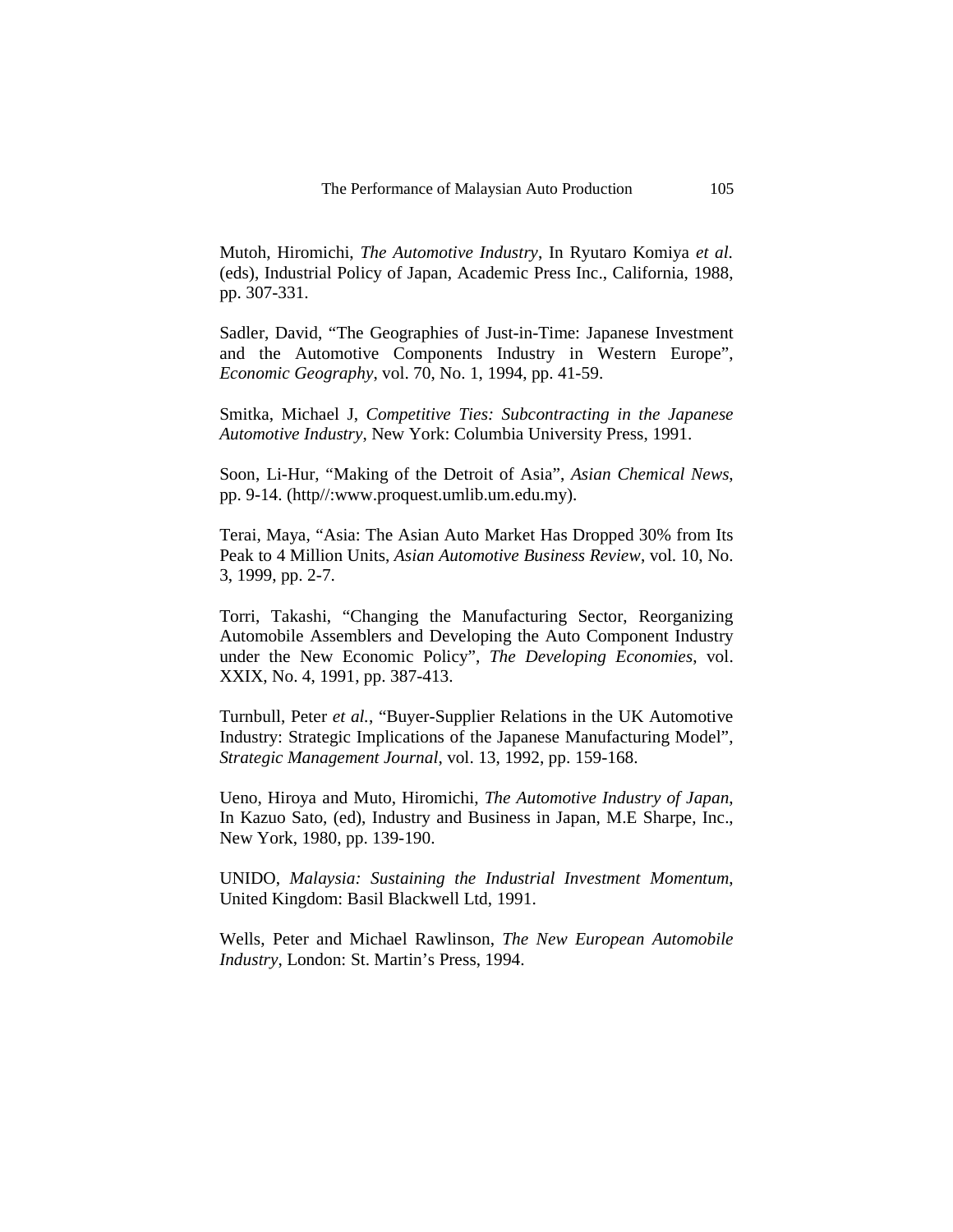| <b>Engine Capacity</b> |     | Cars             | 4WD and MPV |            |     | Van        |
|------------------------|-----|------------------|-------------|------------|-----|------------|
|                        | CBU | <b>CKD</b>       | <b>CBU</b>  | <b>CKD</b> | CBU | <b>CKD</b> |
|                        |     | Pre-1998 Budget  |             |            |     |            |
| $< 1,800$ cc           | 140 | 42               | 50          | 5          | 35  | 5          |
| $1,800 - 2,000$ cc     | 170 | 42               | 50          | 5          | 35  | 5          |
| $2,000 - 2,500$ cc     | 170 | 42               | 50          | 5          | 35  | 5          |
| $2,500 - 3,000$ cc     | 200 | 42               | 50          | 5          | 35  | 5          |
| 3,000 cc and above     | 200 | 42               | 50          | 5          | 35  | 5          |
|                        |     | Post-1998 Budget |             |            |     |            |
| $< 1,800 \text{ cc}$   | 140 | 42               | 60          | 10         | 42  | 5          |
| $1,800 - 2,000$ cc     | 170 | 42               | 80          | 20         | 55  | 10         |
| $2,000 - 2,500$ cc     | 200 | 60               | 150         | 30         | 100 | 30         |
| $2,500 - 3,000$ cc     | 250 | 70               | 180         | 40         | 125 | 40         |
| 3,000 cc and above     | 300 | 80               | 200         | 40         | 140 | 40         |

| Table 1: Rates of Import Duty on Various Automobiles by Engine |  |
|----------------------------------------------------------------|--|
| <b>Capacity</b> (Percentage)                                   |  |

Note: The rate of import duty for new CBU diesel cars is 120% whilst that for used/old imported diesel cars is similar to petrol driven cars.

Source: Readapted from the 1998 Budget.

|                    |      |                     |                |                    | <b>There Even</b> bu acture of <i>D</i> attes on ODC $\tau$ concrete $\tau$ contri |                        |                |                    |  |  |  |  |
|--------------------|------|---------------------|----------------|--------------------|------------------------------------------------------------------------------------|------------------------|----------------|--------------------|--|--|--|--|
| <b>Type/Engine</b> |      | <b>ASEAN (CEPT)</b> |                |                    |                                                                                    | <b>NON-ASEAN (MFN)</b> |                |                    |  |  |  |  |
| Capacity (cc)      |      | <b>Import Duty</b>  |                | <b>Excise Duty</b> |                                                                                    | <b>Import Duty</b>     |                | <b>Excise Duty</b> |  |  |  |  |
|                    | Past | <b>Present</b>      | Past           | Present            | Past                                                                               | <b>Present</b>         | Past           | <b>Present</b>     |  |  |  |  |
| Cars               |      |                     |                |                    |                                                                                    |                        |                |                    |  |  |  |  |
| < 1,800            | 140  | 70                  | $\Omega$       | 60                 | 140                                                                                | 80                     | $\Omega$       | 60                 |  |  |  |  |
| $1,800 - 2,000$    | 170  | 90                  | $\Omega$       | 70                 | 170                                                                                | 100                    | $\Omega$       | 70                 |  |  |  |  |
| $2,000 - 2,500$    | 200  | 110                 | $\overline{0}$ | 80                 | 200                                                                                | 120                    | $\Omega$       | 80                 |  |  |  |  |
| $2,500 - 3,000$    | 250  | 150                 | $\overline{0}$ | 90                 | 250                                                                                | 160                    | $\Omega$       | 90                 |  |  |  |  |
| 3,000 and $>$      | 300  | 190                 | $\overline{0}$ | 100                | 300                                                                                | 200                    | $\Omega$       | 100                |  |  |  |  |
| MPV/Van            |      |                     |                |                    |                                                                                    |                        |                |                    |  |  |  |  |
| < 1,500            | 60   | 40                  | $\overline{0}$ | 30                 | 60                                                                                 | 60                     | $\Omega$       | 30                 |  |  |  |  |
| $1,500 - 1,800$    | 60   | 40                  | $\overline{0}$ | 30                 | 60                                                                                 | 60                     | $\Omega$       | 30                 |  |  |  |  |
| $1,800 - 2,000$    | 80   | 50                  | $\overline{0}$ | 40                 | 80                                                                                 | 70                     | $\Omega$       | 40                 |  |  |  |  |
| $2,000 - 2,500$    | 150  | 90                  | $\Omega$       | 70                 | 150                                                                                | 100                    | $\Omega$       | 70                 |  |  |  |  |
| $2,500 - 3,000$    | 180  | 110                 | $\Omega$       | 80                 | 180                                                                                | 120                    | $\Omega$       | 80                 |  |  |  |  |
| 3,000 and $>$      | 200  | 120                 | $\overline{0}$ | 90                 | 200                                                                                | 130                    | $\Omega$       | 90                 |  |  |  |  |
| 4WD                |      |                     |                |                    |                                                                                    |                        |                |                    |  |  |  |  |
| < 1,800            | 60   | 40                  | $\Omega$       | 50                 | 60                                                                                 | 60                     | $\Omega$       | 50                 |  |  |  |  |
| $1,800 - 2,000$    | 80   | 50                  | $\overline{0}$ | 60                 | 80                                                                                 | 70                     | $\Omega$       | 60                 |  |  |  |  |
| $2,000 - 2,500$    | 150  | 80                  | $\Omega$       | 70                 | 150                                                                                | 100                    | $\Omega$       | 70                 |  |  |  |  |
| $2,500 - 3,000$    | 180  | 100                 | $\overline{0}$ | 80                 | 180                                                                                | 120                    | $\Omega$       | 80                 |  |  |  |  |
| 3,000 and $>$      | 200  | 110                 | $\overline{0}$ | 90                 | 200                                                                                | 130                    | $\overline{0}$ | 90                 |  |  |  |  |

**Table 2: New Structure of Duties on CBU Vehicles** (Per cent)

Note: MFN stands for Most-Favoured Nations. Source: New Straits Times, 1 January 2004.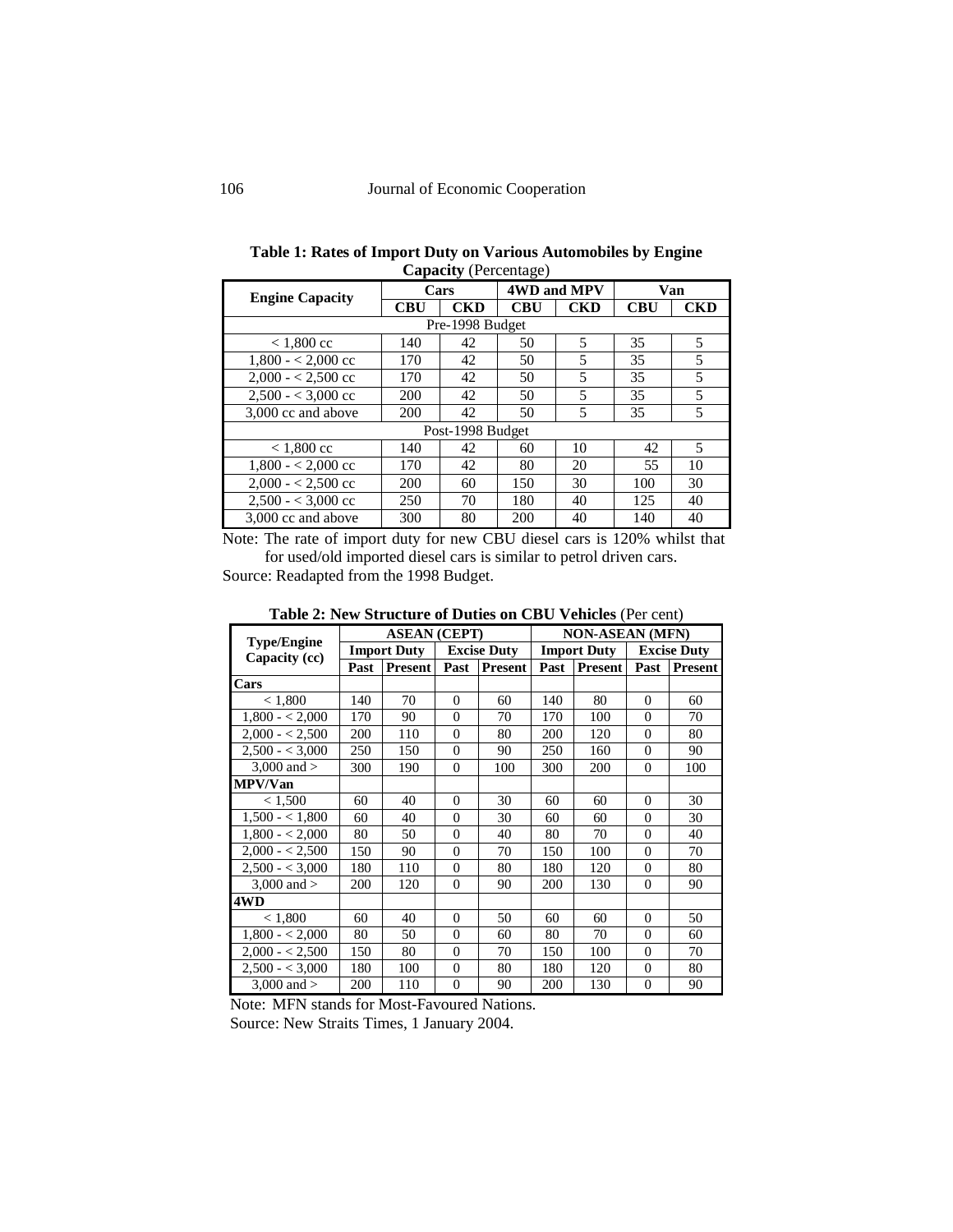|                    |      | <b>ASEAN (CEPT)</b> |      |                    | <b>NON-ASEAN (MFN)</b> |                    |      |                    |  |  |  |
|--------------------|------|---------------------|------|--------------------|------------------------|--------------------|------|--------------------|--|--|--|
| <b>Type/Engine</b> |      | <b>Import Duty</b>  |      | <b>Excise Duty</b> |                        | <b>Import Duty</b> |      | <b>Excise Duty</b> |  |  |  |
| Capacity (cc)      | Past | Present             | Past | <b>Present</b>     | Past                   | <b>Present</b>     | Past | Present            |  |  |  |
| Cars               |      |                     |      |                    |                        |                    |      |                    |  |  |  |
| < 1,800            | 42   | 25                  | 55   | 60                 | 42                     | 35                 | 55   | 60                 |  |  |  |
| $1,800 - 2,000$    | 42   | 25                  | 55   | 70                 | 42                     | 35                 | 55   | 70                 |  |  |  |
| $2,000 - 2,500$    | 60   | 25                  | 55   | 80                 | 60                     | 35                 | 55   | 80                 |  |  |  |
| $2,500 - 3,000$    | 70   | 25                  | 55   | 90                 | 70                     | 35                 | 55   | 90                 |  |  |  |
| 3,000 and $>$      | 80   | 25                  | 55   | 100                | 80                     | 35                 | 55   | 100                |  |  |  |
| <b>MPV/Van</b>     |      |                     |      |                    |                        |                    |      |                    |  |  |  |
| < 1,500            | 5    | $\Omega$            | 30   | 30                 | $\overline{5}$         | $\overline{5}$     | 30   | 30                 |  |  |  |
| $1,500 - 1,800$    | 10   | 10                  | 30   | 30                 | 10                     | 20                 | 30   | 30                 |  |  |  |
| $1,800 - 2,000$    | 20   | 10                  | 30   | 40                 | 20                     | 20                 | 30   | 40                 |  |  |  |
| $2,000 - 2,500$    | 30   | 10                  | 30   | 70                 | 30                     | 20                 | 30   | 70                 |  |  |  |
| $2,500 - 3,000$    | 40   | 10                  | 30   | 80                 | 40                     | 20                 | 30   | 80                 |  |  |  |
| 3,000 and $>$      | 40   | 10                  | 30   | 90                 | 40                     | 20                 | 30   | 90                 |  |  |  |
| 4WD                |      |                     |      |                    |                        |                    |      |                    |  |  |  |
| < 1,800            | 10   | 10                  | 45   | 50                 | 10                     | 20                 | 45   | 50                 |  |  |  |
| $1,800 - 2,000$    | 20   | 10                  | 45   | 60                 | 20                     | 20                 | 45   | 60                 |  |  |  |
| $2,000 - 2,500$    | 30   | 10                  | 45   | 70                 | 30                     | 20                 | 45   | 70                 |  |  |  |
| $2,500 - 3,000$    | 40   | 10                  | 45   | 80                 | 40                     | 20                 | 45   | 80                 |  |  |  |
| 3,000 and $>$      | 40   | 10                  | 45   | 90                 | 40                     | 20                 | 45   | 90                 |  |  |  |

**Table 3: New Structure of Duties on CKD Vehicles** (Per cent)

Note: MFN stands for Most-Favoured Nations. Source: New Straits Times, 1 January 2004.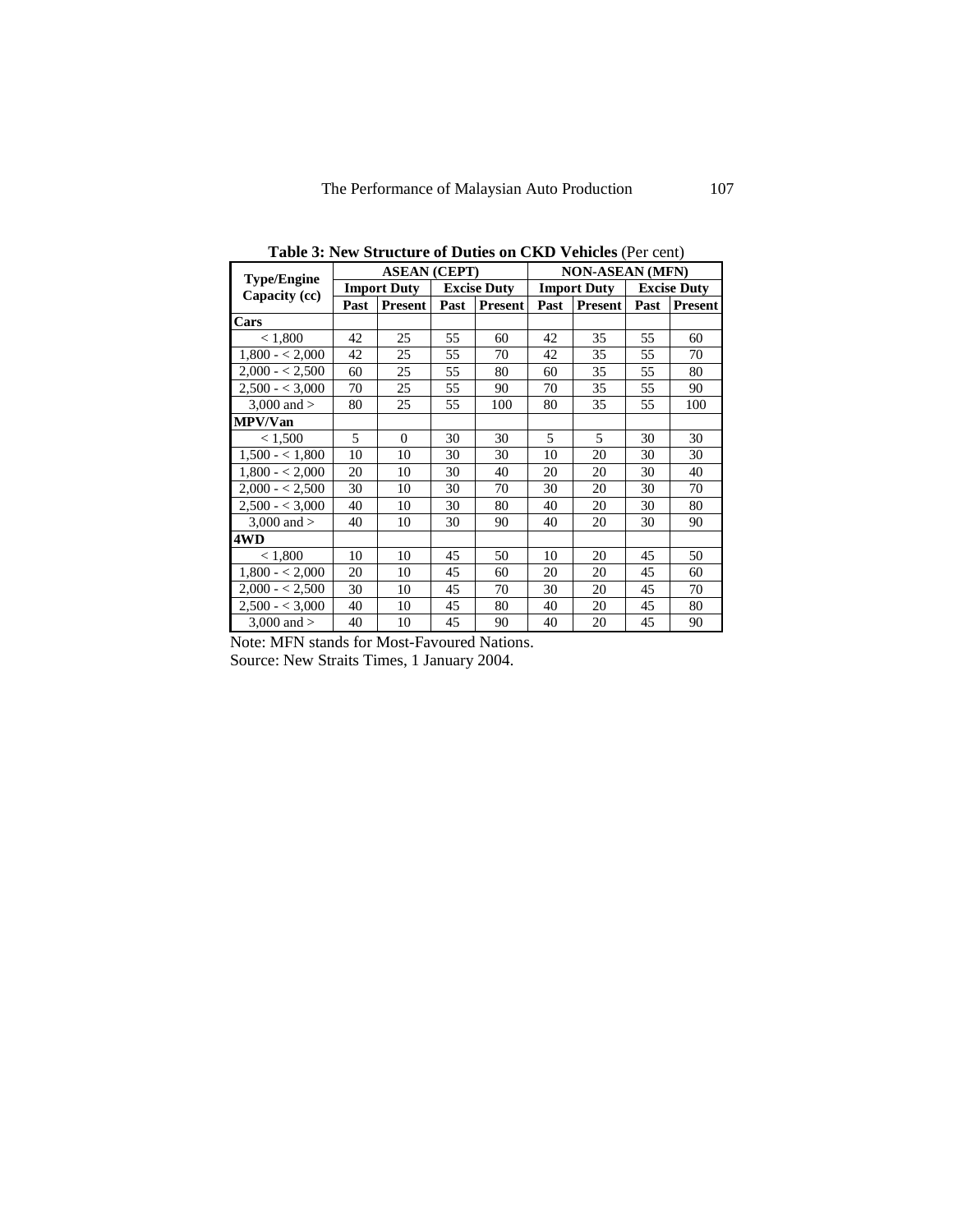| <b>Auto-Type</b>                                                                      |      | Local Content Target (%)      |                 |      |      |
|---------------------------------------------------------------------------------------|------|-------------------------------|-----------------|------|------|
|                                                                                       | 1992 | 1993                          | 1994            | 1995 | 1996 |
| Category 1<br>Passenger vehicles up to 1,850cc                                        | 30   | 40                            | 50              | 55   | 60   |
| Category 2<br>Passenger vehicles 1,851-2,850cc<br>Commercial vehicles up to 2,500 GVW | 20   | 30                            | 35              | 40   | 45   |
| Category 3<br>Passenger vehicles above 2,851cc<br>Commercial vehicles above 2,500 GVW |      | mandatory deletion items only | Localisation of |      |      |

**Table 4: Local Content Programme for Passenger & Commercial Vehicles, 1992-1996** 

Note: Efforts to trace down the local content targets after 1996 were trivial but according to the latest report of MIDA (unpublished report 2004), the local content policy was abolished, taking effect on 1 January 2002, and all the mandatory deleted items were phased out on 31 December 2003.

Source: MACPMA (1996), MIDA (unpublished).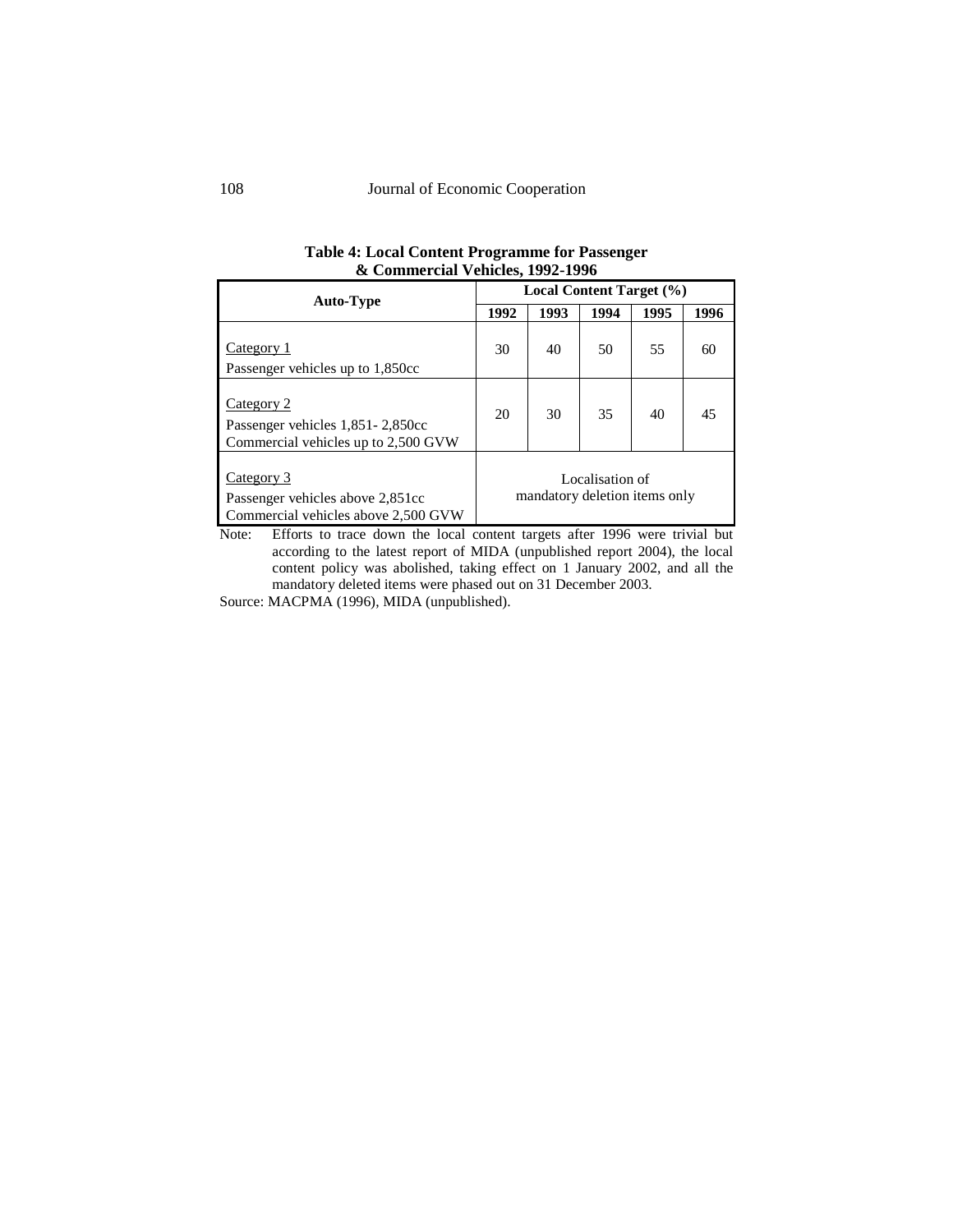| Year |         | Passenger |         | <b>Commercial</b> |         | <b>Grand Total</b> |           | % of Total        |              |
|------|---------|-----------|---------|-------------------|---------|--------------------|-----------|-------------------|--------------|
|      | Unit    | % Change  | Unit    | % Change          | Unit    | % Change           | Passenger | <b>Commercial</b> | <b>Total</b> |
| 1980 | 81,065  |           | 25,187  |                   | 106,252 |                    | 76.3      | 23.7              | 100          |
| 1981 | 87,822  | 8.3       | 24,353  | $-3.3$            | 112,175 | 5.6                | 78.3      | 21.7              | 100          |
| 1982 | 85,321  | $-2.9$    | 14,043  | $-42.3$           | 99,364  | $-11.4$            |           | 14.1              | 100          |
| 1983 | 100,223 | 17.5      | 18,239  | 29.9              | 118,462 | 19.2               | 84.6      | 15.4              | 100          |
| 1984 | 96,361  | $-3.9$    | 28,555  | 56.6              | 124,916 | 5.4                | 77.1      | 22.9              | 100          |
| 1985 | 69,769  | $-27.6$   | 42,053  | 47.3              | 111,822 | $-10.5$            | 62.4      | 37.6              | 100          |
| 1986 | 42,180  | $-39.5$   | 19,814  | $-52.9$           | 61,994  | $-44.6$            | 68.0      | 32.0              | 100          |
| 1987 | 33,685  | $-20.1$   | 15,295  | $-22.8$           | 48,980  | $-21.0$            | 68.8      | 31.2              | 100          |
| 1988 | 61,338  | 82.1      | 23,788  | 55.5              | 85,126  | 73.8               | 72.1      | 27.9              | 100          |
| 1989 | 81,873  | 33.5      | 48,772  | 105.0             | 130,645 | 53.5               |           | 37.3              | 100          |
| 1990 | 116,979 | 42.9      | 75,054  | 53.9              | 192,033 | 47.0               | 60.9      | 39.1              | 100          |
| 1991 | 136,184 | 16.4      | 81,099  | 8.1               | 217,283 | 13.1               | 62.7      | 37.3              | 100          |
| 1992 | 117,773 | $-13.5$   | 34,750  | $-57.2$           | 152,523 | $-29.8$            | 77.2      | 22.8              | 100          |
| 1993 | 123,521 | 4.9       | 34,929  | 0.5               | 158,450 | 3.9                | 78.0      | 22.0              | 100          |
| 1994 | 157,536 | 27.5      | 43,834  | 25.5              | 201,370 | 27.1               | 78.2      | 21.8              | 100          |
| 1995 | 227,727 | 44.6      | 61.128  | 39.5              | 288,855 | 43.4               | 78.8      | 21.2              | 100          |
| 1996 | 280,944 | 23.4      | 92,733  | 51.7              | 373,677 | 29.4               | 75.2      | 24.8              | 100          |
| 1997 | 335,030 | 19.3      | 108,140 | 16.6              | 443,170 | 18.6               | 75.6      | 24.4              | 100          |
| 1998 | 128.979 | $-61.5$   | 18,370  | $-83.0$           | 147,349 | $-66.8$            | 87.5      | 12.5              | 100          |
| 1999 | 260,000 | 101.6     | 40,714  | 121.6             | 300,714 | 104.1              | 86.5      | 13.5              | 100          |
| 2000 | 375,718 | 44.5      | 63,372  | 55.7              | 439,090 | 46.0               | 85.6      | 14.4              | 100          |
| 2001 | 375,700 | 0.0       | 72,956  | 15.1              | 448,656 | 2.2                | 83.7      | 16.3              | 100          |
| 2002 | 377,707 | 0.5       | 76,640  | 5.0               | 454,347 | 1.3                | 83.1      | 16.9              | 100          |
| 2003 | 324,911 | $-14.0$   | 99,196  | 29.4              | 424,107 | $-6.7$             | 76.6      | 23.4              | 100          |

**Table 5: Production of Vehicles by Utilities, 1980-2003** 

Source: Calculated from the data provided by MIDA and MAA (unpublished).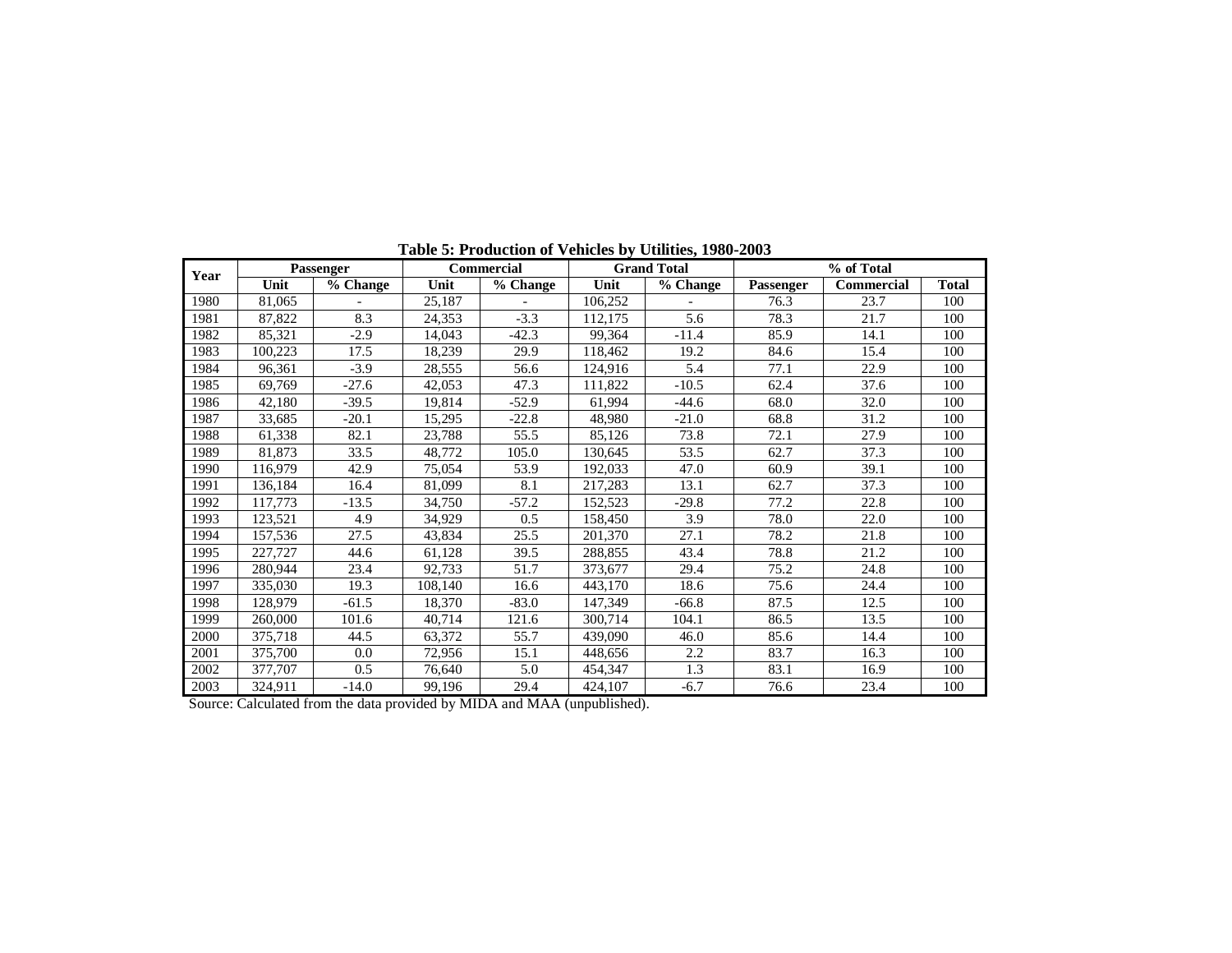| <b>Types and</b><br>Variants of | 1989      | 1990      | 1991       | 1992     | 1993                  | 1994       | 1995       | 1996       | 1997       | 1998      | 2000      | 2001                    | 2002      |
|---------------------------------|-----------|-----------|------------|----------|-----------------------|------------|------------|------------|------------|-----------|-----------|-------------------------|-----------|
| <b>Vehicles</b>                 |           |           |            |          |                       |            |            |            |            |           |           |                         |           |
| Passenger (engine capacity-cc)  |           |           |            |          |                       |            |            |            |            |           |           |                         |           |
| Below 1000                      | 2.5       | 3.3       | 4.1        | 1.6      | 1.0                   | 7.2        | 18.2       | 17.6       | 19.1       | 30.9      | 23.1      | 26.3                    | 31.4      |
| 1000-1350                       | 31.4      | 22.7      | 23.5       | 24.8     | 22.3                  | 32.2       | 30.6       | 32.1       | 35.6       | 46.9      | 21.4      | 29.1                    | 20.9      |
| 1351-1550                       | 49.5      | 52.3      | 51.2       | 54.0     | 51.2                  | 33.3       | 21.1       | 21.1       | 23.8       | 14.8      | 40.5      | 19.2                    | 22.6      |
| 1551-1750                       | 5.1       | 7.9       | 8.5        | 9.7      | 16.3                  | 16.3       | 15.6       | 16.4       | 11.8       | 4.1       | 7.0       | 19.6                    | 20.5      |
| 1751-1950                       | 1.8       | 2.8       | 2.3        | 1.6      | 1.8                   | 1.7        | 2.6        | 3.0        | 1.6        | 0.6       | 1.7       | 1.0                     | 0.8       |
| 1951-2150                       | 6.5       | 7.5       | 8.5        | 5.7      | 5.7                   | 3.4        | 7.0        | 5.0        | 5.1        | 1.0       | 4.7       | 4.1                     | 3.3       |
| 2157-2350                       | 2.7       | 2.7       | 1.3        | 2.0      | 0.8                   | 4.4        | 3.7        | 3.9        | 2.3        | 0.9       | 0.7       | 0.2                     | 0.2       |
| Above 2350                      | 0.4       | 0.8       | 0.7        | 0.5      | 0.9                   | 1.3        | 1.1        | 0.9        | 1.4        | 0.7       | 0.8       | 0.5                     | 0.2       |
| <b>Total PV</b>                 | 100.0     | 100.0     | 100.0      | 100.0    | 100.0                 | 100.0      | 100.0      | 100.0      | 100.0      | 100.0     | 100.0     | 100.0                   | 100.0     |
|                                 | (81.873)  | (116.979) | (136, 184) |          | $(117,773)$ (123,521) | (157, 536) | (227, 727) | (280, 944) | (335,030)  | (128,979) |           | $(375,718)$ $(375,700)$ | (377,707) |
| <b>Commercial (GVW)</b>         |           |           |            |          |                       |            |            |            |            |           |           |                         |           |
| Up to 3T                        | 13.5      | 12.6      | 15.0       | 17.5     | 17.5                  | 17.4       | 21.9       | 19.3       | 12.9       | 5.1       | 2.9       | 1.6                     | 2.3       |
| $4-5T$                          | 1.5       | 1.3       | 1.6        | 1.5      | 1.6                   | 1.1        | 1.3        | 1.6        | 6.6        | 2.1       | 4.9       | 4.5                     | 6.4       |
| $6-8T$                          | 1.5       | 1.4       | 1.0        | 2.1      | 3.0                   | 3.1        | 3.9        | 3.0        | 6.7        | 2.6       | 7.7       | 6.8                     | 8.7       |
| $9-15T$                         | 3.7       | 3.3       | 2.5        | 2.3      | 1.9                   | 1.9        | 1.9        | 2.1        | 1.6        | 2.6       | 0.9       | 0.4                     | 0.5       |
| Above 15T                       | 1.1       | 1.6       | 2.4        | 3.5      | 3.1                   | 3.9        | 4.7        | 5.2        | 4.1        | 2.7       | 1.4       | 1.3                     | 1.9       |
| <b>Total Trucks</b>             | 21.3      | 20.1      | 22.4       | 26.8     | 27.1                  | 27.4       | 33.8       | 31.2       | 31.8       | 15.0      | 17.8      | 14.6                    | 19.8      |
| Pick up                         | 7.7       | 8.0       | 8.9        | 15.3     | 14.3                  | 12.7       | 14.3       | 9.9        | 9.2        | 4.2       | 4.9       | 2.8                     | 1.0       |
| Van                             | 50.5      | 54.4      | 49.7       | 32.9     | 37.0                  | 33.1       | 30.7       | 35.3       | 35.5       | 39.9      | 33.6      | 38.7                    | 35.1      |
| $4 \times 4$ (ATV)              | 18.7      | 15.8      | 16.6       | 18.9     | 15.9                  | 21.2       | 18.5       | 20.9       | 21.5       | 40.1      | 43.0      | 42.7                    | 42.7      |
| Bus                             | 1.8       | 1.7       | 2.4        | 6.0      | 5.7                   | 5.6        | 2.8        | 2.7        | 2.0        | 0.8       | 0.7       | 1.2                     | 1.4       |
| Total CV                        | 100.0     | 100.0     | 100.0      | 100.0    | 100.0                 | 100.0      | 100.0      | 100.0      | 100.0      | 100.0     | 100.0     | 100.0                   | 100.0     |
|                                 | (48, 772) | (75, 054) | (81,099)   | (34,750) | (34, 929)             | (43, 834)  | (61, 128)  | (92, 733)  | (108, 140) | (18,370)  | (63, 372) | (72,956)                | (76, 640) |

**Table 6: Production of Passenger and Commercial Vehicles by Variants, 1989-2002 (per cent)** 

Note: - PV: passenger vehicles, CV: commercial vehicles. Figures in parentheses are the total number of vehicles in each category.

- Percentage figures may not equal to 100 per cent due to rounding errors. Source: The Malaysian Industrial Development Authority and Malaysian Automotive Association (unpublished).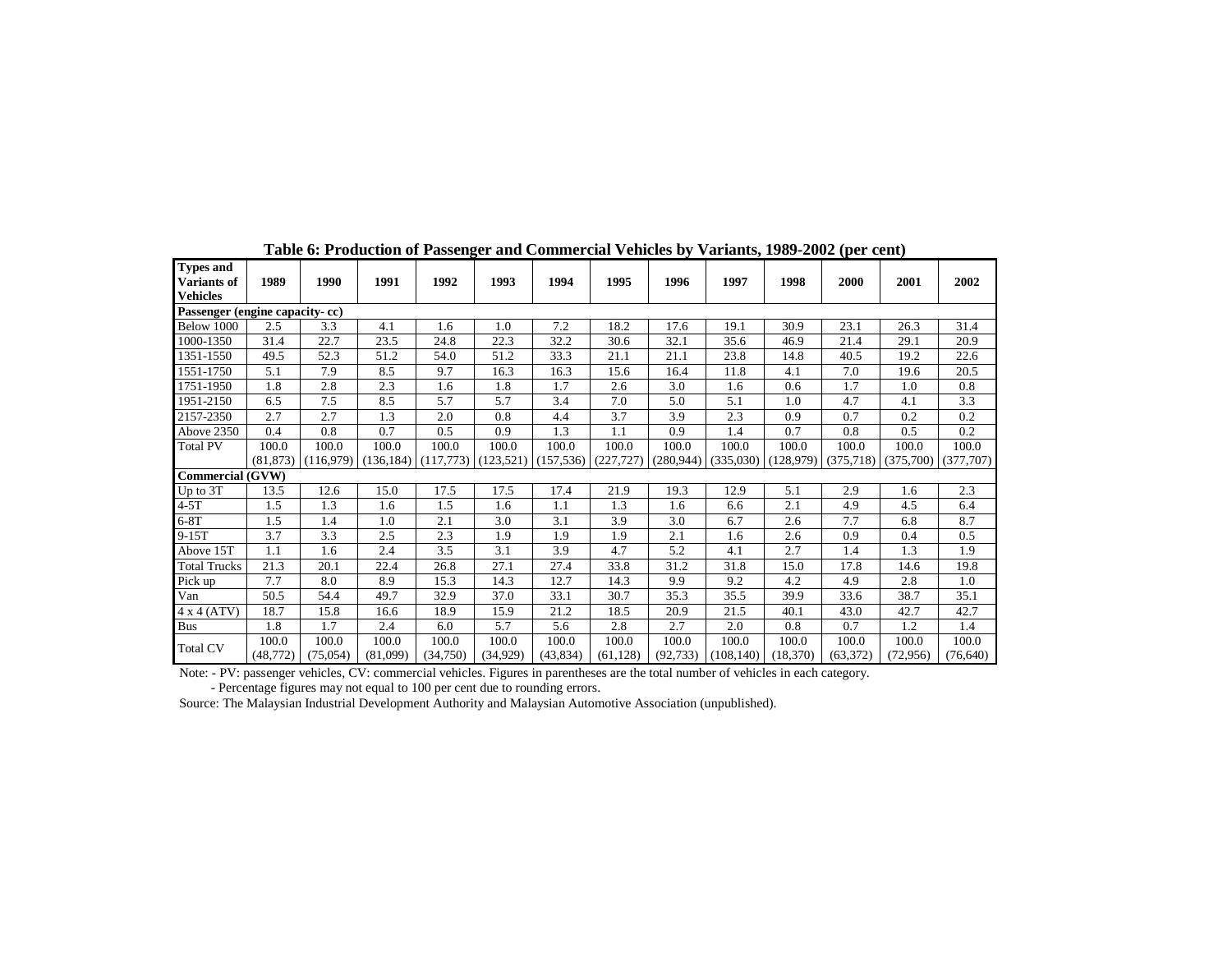|     |                                                   |                                   | <b>Product Base/Make</b>                |
|-----|---------------------------------------------------|-----------------------------------|-----------------------------------------|
|     | <b>Automobile Producers</b>                       | <b>Passenger</b>                  | <b>Commercial</b>                       |
|     | Industri Otomotif Komersial (M) Sdn. Bhd (INOKOM) |                                   | BMC, Inokom, Renault, Suzuki            |
|     | Malaysian Truck and Bus Sdn. Bhd. (MTB)           |                                   | Hicom, Isuzu, Mitsubishi, Musso, Tata   |
| 2.  | Perusahaan Otomobil Nasional Berhad (PROTON)      | Proton                            | Proton                                  |
| 3.  | Perusahaan Otomobil Kedua Sdn. Bhd. (PERODUA)     | Kancil, Kelisa, Daihatsu          | Rusa, Kembara, Daihatsu                 |
| 4.  | Automotive Manufacturer (M) Sdn. Bhd. (AMM)       | Citreon, Proton, Kia              | Isuzu, Mitsubishi, Proton               |
| 5.  | Associated Motor Ind. (M) Sdn. Bhd. (AMI)         | Ford, BMW, Mazda, Proton          | Ford, Mazda, Chrysler Jeep, Land Rover, |
|     |                                                   |                                   | Suzuki, Scania, Tata                    |
| 6.  | Assembly Services Sdn. Bhd. (ASSB)                | Tovota                            | Toyota, Daihatsu, Hino                  |
|     | Asia Automobile Industries Sdn. Bhd. (AAI)        | Mercedes                          | Mercedes, Mazda                         |
| 8.  | Oriental Assemblers Sdn. Bhd. (OASB)              | Honda, Mercedes, Peugeot, Hyundai | Man, Honda                              |
| 9.  | Tan Chong Motor Assemblies Sdn. Bhd. (TCMA)       | Nissan, Audi, Peugeot             | Nissan, Subaru                          |
| 10. | Kinabalu Motor Industries Sdn. Bhd. (KMI)         |                                   | Isuzu, Suzuki                           |
|     | Swedish Motor Assemblies Sdn. Bhd. (SMA)          | Volvo                             | Volvo, Daihatsu, Suzuki, Land Rover     |
|     | 12. UMW Dennis Specialist Vehicles Sdn. Bhd.      |                                   | Dennis                                  |

**Table 7: Malaysian Automobile Producers and Their Product Base** 

Note: A new-established auto producer is Naza Automotive Manufacturing Sdn. Bhd, presently using AMM facilities in Pekan to<br>assemble Korean makes, i.e. Spectra and Kia Carnival.<br>Source: Malaysian Industrial Development Aut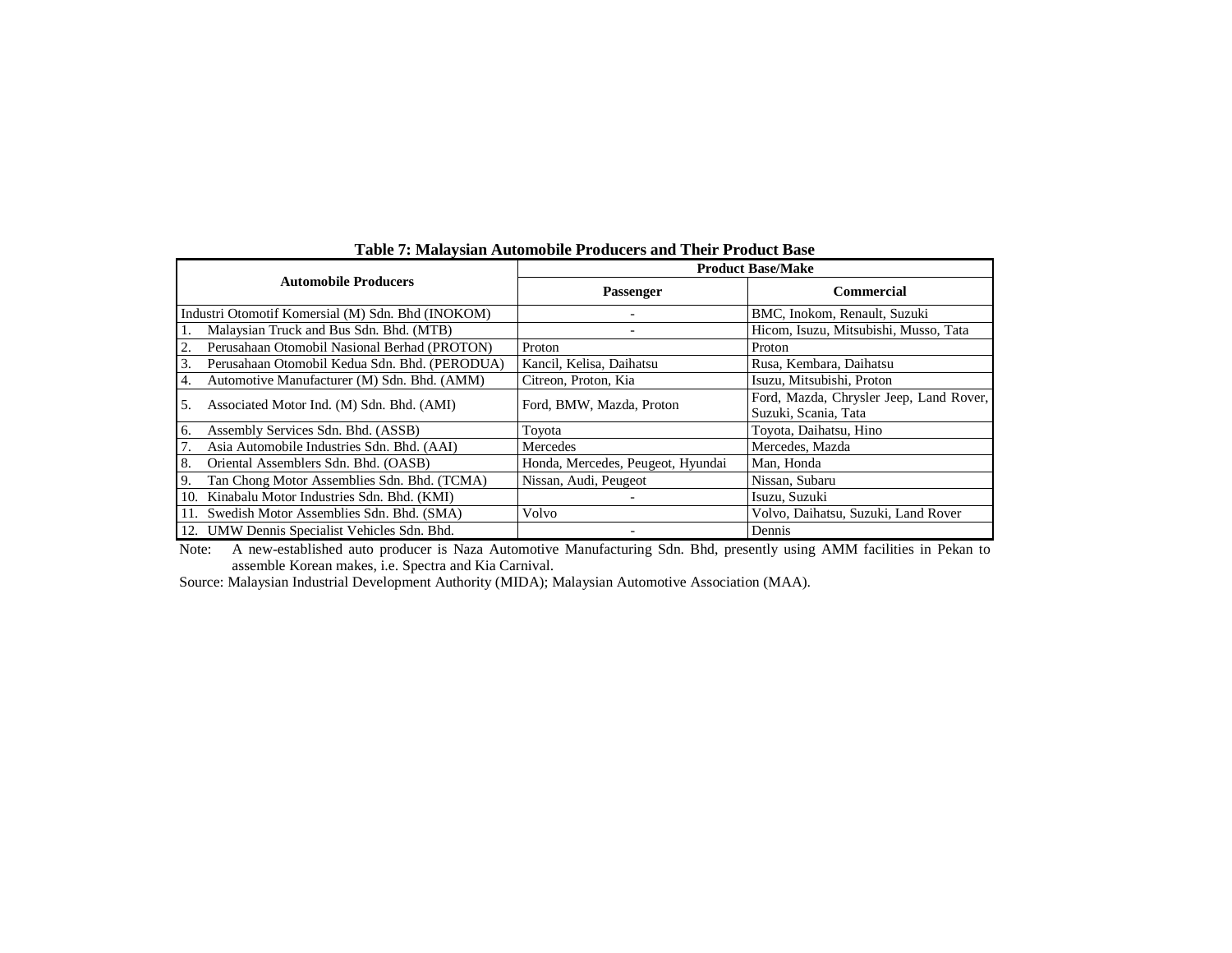| <b>Firms/Companies</b>         |           | 2000                   |              |           | 2001                   |        |         | 2002                   |              |
|--------------------------------|-----------|------------------------|--------------|-----------|------------------------|--------|---------|------------------------|--------------|
|                                | <b>PV</b> | $\mathbf{C}\mathbf{V}$ | <b>Total</b> | <b>PV</b> | $\mathbf{C}\mathbf{V}$ | Total  | PV      | $\mathbf{C}\mathbf{V}$ | <b>Total</b> |
| <b>INOKOM</b>                  | 0.0       | 0.0                    | 0.0          | 0.0       | 3.3                    | 0.6    | 0.0     | 3.5                    | 0.6          |
| <b>MTB</b>                     | 0.0       | 12.3                   | 2.1          | 0.0       | 14.4                   | 2.5    | $0.0\,$ | 19.0                   | 3.2          |
| POKSB (PERODUA)                | 28.0      | 25.5                   | 28.7         | 27.8      | 23.2                   | 27.0   | 29.3    | 18.3                   | 29.1         |
| PONB (PROTON)                  | 66.2      | 0.0                    | 50.6         | 64.7      | 0.0                    | 49.0   | 62.7    | 0.5                    | 47.0         |
| Sub-total (national companies) | 94.2      | 37.8                   | 81.4         | 92.5      | 40.9                   | 79.1   | 91.0    | 41.3                   | 79.9         |
| AMM                            | 2.1       | 0.7                    | 2.3          | 3.3       | 4.7                    | 5.7    | 4.9     | 0.1                    | 4.9          |
| AMI                            | 0.5       | 11.5                   | 2.7          | 0.7       | 11.9                   | 2.6    | 0.3     | 9.1                    | 2.0          |
| <b>ASSB</b>                    | 1.5       | 25.0                   | 5.6          | 0.9       | 27.6                   | 6.0    | 2.3     | 30.6                   | 7.4          |
| AAI                            | 0.0       | 0.0                    | 0.0          | 0.0       | 0.0                    | 0.0    | 0.0     | 0.0                    | 0.0          |
| OASB                           | 1.7       | 1.9                    | 2.2          | 0.8       | 0.7                    | 1.7    | 0.3     | 4.3                    | 1.5          |
| <b>TCMA</b>                    | 1.0       | 17.2                   | 4.1          | 1.5       | 11.5                   | 3.7    | 1.1     | 13.0                   | 3.5          |
| KMI                            | 0.0       | 2.5                    | 0.4          | 0.0       | 1.5                    | 0.3    | 0.0     | 0.6                    | 0.1          |
| SMA                            | 0.5       | 2.6                    | 0.9          | 0.5       | 0.9                    | 0.5    | 0.1     | 0.6                    | 0.2          |
| Sub-total (non-national)       | 5.8       | 62.2                   | 18.6         | 7.7       | 59.1                   | 21.0   | 9.0     | 58.7                   | 20.1         |
| <b>Grand Total</b>             | 100.0     | 100.0                  | 100.0        | 100.0     | 100.0                  | 100.0  | 100.0   | 100.0                  | 100.0        |
| <b>Mean Production (Units)</b> |           |                        |              |           |                        |        |         |                        |              |
| Per National Company*          | 66,964    | 5,898                  | 72,862       | 77,244    | 7,442                  | 84,686 | 83,218  | 7,911                  | 91,129       |
| Per Non-National Company*      | 3,433     | 4,845                  | 8,278        | 5,861     | 5,384                  | 11,245 | 5,897   | 5,613                  | 11,511       |

**Table 8: Total Production of Passenger and Commercial Vehicles by Firms, 2000-2002 (per cent)** 

Note: - PV stands for passenger vehicles, CV stands for commercial vehicles;

- \* See Footnote 2, the definitions of the national and non-national companies/automobiles.

- Outputs of some other companies were not recorded in the original source, thus not taken into account in the calculation.

- Figures may not equal to 100 per cent due to rounding errors.

Source: Calculated from data provided by the Malaysian Automotive Association (MAA).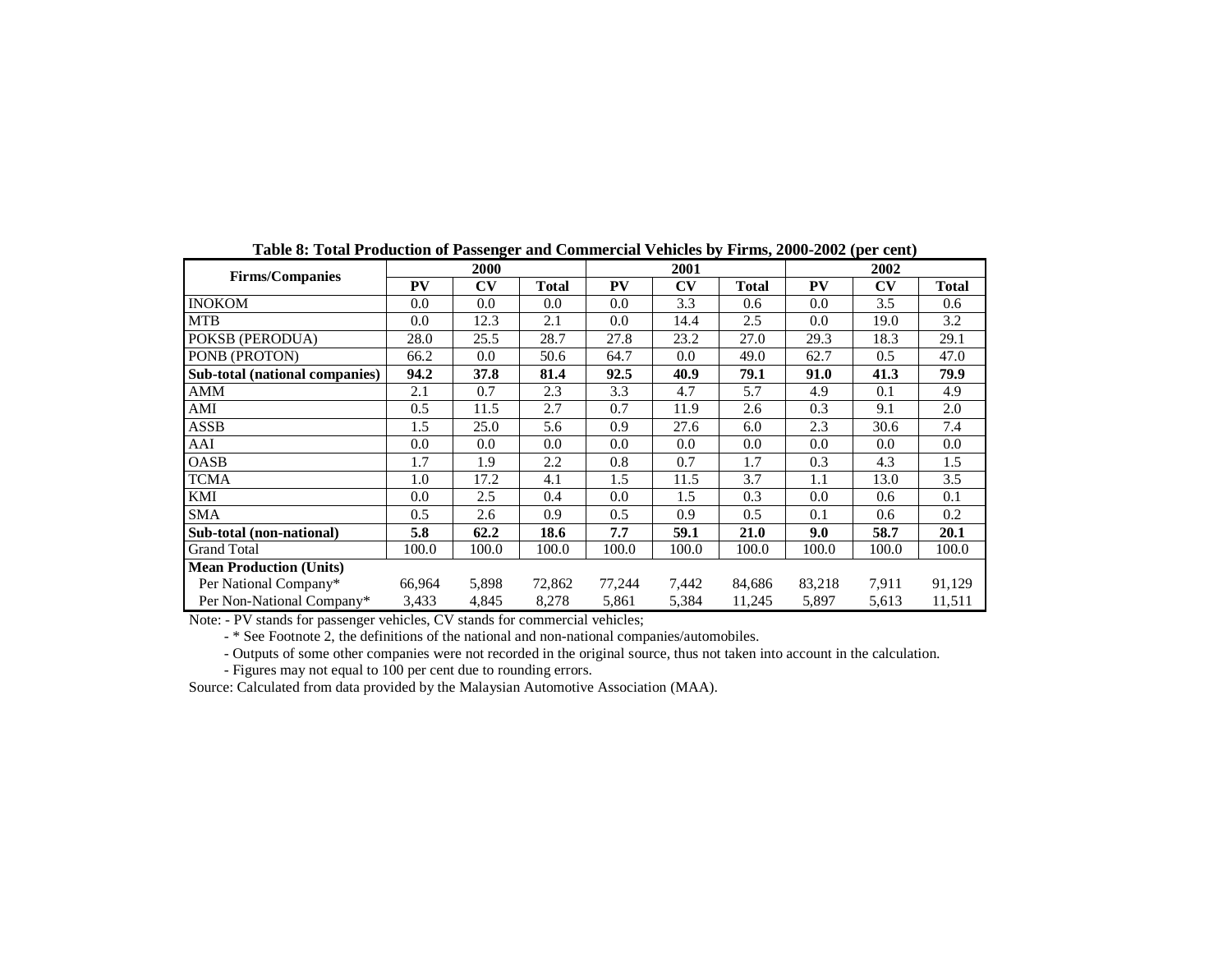| <b>Makes</b>        | 1995     |               | 1997     |               | 1998     |               | 1999     |               | 2000     |               | 2001     |               | 2002        |               |
|---------------------|----------|---------------|----------|---------------|----------|---------------|----------|---------------|----------|---------------|----------|---------------|-------------|---------------|
|                     | Unit     | $\frac{0}{0}$ | Unit     | $\frac{0}{0}$ | Unit     | $\frac{0}{0}$ | Unit     | $\frac{0}{0}$ | Unit     | $\frac{0}{0}$ | Unit     | $\frac{0}{0}$ | Unit        | $\frac{0}{0}$ |
| Perodua             | n.a      | n.a           | n.a      | n.a           | n.a      | n.a           | n.a      | n.a           | 96.742   | 28.0          | 98.811   | 27.8          | 107.744     | 29.3          |
| Proton              | 155,000  | 77.1          | 212,900  | 81.0          | 91,500   | 92.5          | 164.200  | 91.4          | 228,573  | 66.2          | 230.161  | 64.7          | 230.432     | 62.7          |
| Sub-total           | 155,000  | 77.1          | 212,900  | 81.0          | 91,500   | 92.5          | 164,200  | 91.4          | 325,315  | 94.2          | 328,972  | 92.5          | 348,176     | 91.0          |
| Audi                | 463      | 0.2           | 660      | 0.3           | 47       | 0.0           | 217      | 0.1           | 319      | 0.1           | 181      | 0.1           | 6           | 0.0           |
| <b>BMW</b>          | 1,314    | 0.7           | 2.466    | 0.9           | 718      | 0.7           | 640      | 0.4           | 2,057    | 0.6           | 2,026    | 0.6           | <b>964.</b> | 0.5           |
| Citroen             | .683     | 0.8           | 857      | 0.3           | 98       | 0.1           | 334      | 0.2           | 87       | 0.0           | $\Omega$ | 0.0           | $\Omega$    | 0.0           |
| Daihatsu            | 1,154    | 0.6           | $\Omega$ | 0.0           | $\Omega$ | 0.0           | $\Omega$ | 0.0           | 102      | 0.0           | 74       | 0.0           | 12          | 0.0           |
| Ford                | 2,785    | 1.4           | .012     | 0.4           | 283      | 0.3           | 305      | 0.2           | 242      | 0.1           | 331      | 0.1           | 273         | 0.3           |
| Honda               | 11,207   | 5.6           | 20,600   | 7.8           | 1.995    | 2.0           | 4,778    | 2.7           | 4,500    | 1.3           | 4,555    | 1.3           | 2,722       | 1.4           |
| Hyundai             | $\Omega$ | 0.0           | $\Omega$ | 0.0           | $\Omega$ | 0.0           | $\Omega$ | 0.0           | $\Omega$ | 0.0           | 1,274    | 0.4           | 282         | 0.1           |
| Kia                 | $\theta$ | 0.0           | ,052     | 0.4           | 50       | 0.05          | 51       | 0.03          | $\Omega$ | 0.0           | 959      | 0.3           | 4,843       | 1.3           |
| Mazda               | .228     | 0.6           | 496      | 0.2           | 292      | 0.3           | 18       | 0.0           | 54       | 0.0           | 37       | 0.0           | 29          | 0.0           |
| Mercedes Benz       | 4,064    | 2.0           | 3,999    | 1.5           | 1,089    | 1.1           | 805      | 0.4           | 2,322    | 0.7           | 2,512    | 0.7           | 2,397       | 0.7           |
| Nissan              | 8,895    | 0.0           | 6,859    | 0.0           | 552      | 0.0           | 2,699    | 0.0           | 3,691    | 1.1           | 7.484    | 2.1           | 6,256       | 1.7           |
| Peugeot             | 2,157    | 1.1           | .617     | 0.6           | 149      | 0.2           | 248      | 0.1           | 261      | 0.1           | 98       | 0.0           | $\Omega$    | 0.0           |
| Toyota              | 8.583    | 4.3           | 8,338    | 3.2           | 1,558    | 1.6           | 4,779    | 2.7           | 4,564    | 1.3           | 5,756    | 1.6           | 10,162      | 2.8           |
| Volvo               | 2,023    | 1.0           | 2,027    | 0.8           | 587      | 0.6           | 645      | 0.4           | 1,736    | 0.5           | 1,604    | 0.5           | 585         | 0.2           |
| Sub-total           | 46,060   | 22.9          | 49.983   | 19.0          | 7,418    | 7.5           | 15,519   | 8.6           | 19,935   | 5.8           | 26,891   | 7.6           | 29,531      | 9.0           |
| <b>Grand Total*</b> | 201,060  | 100.0         | 262,883  | 100.0         | 98.918   | 100.0         | 179,719  | 100.0         | 345,250  | 100           | 355,863  | 100           | 367,707     | 100           |

**Table 9: Production of Passenger Vehicles by Makes, 1995-2002** 

Note: - \* Slight discrepancies in grand total figures (compared to total figures in Tables 5 and 6) for the period 1995-1999 are due to the absence of data for Perodua and some other non-national auto makes. For 2000-2003, they are due to the absence of records for some makes in the original source.

- Figures may not equal to 100 per cent due to rounding errors.

Source: Malaysian Automotive Association; Proton (unpublished data).